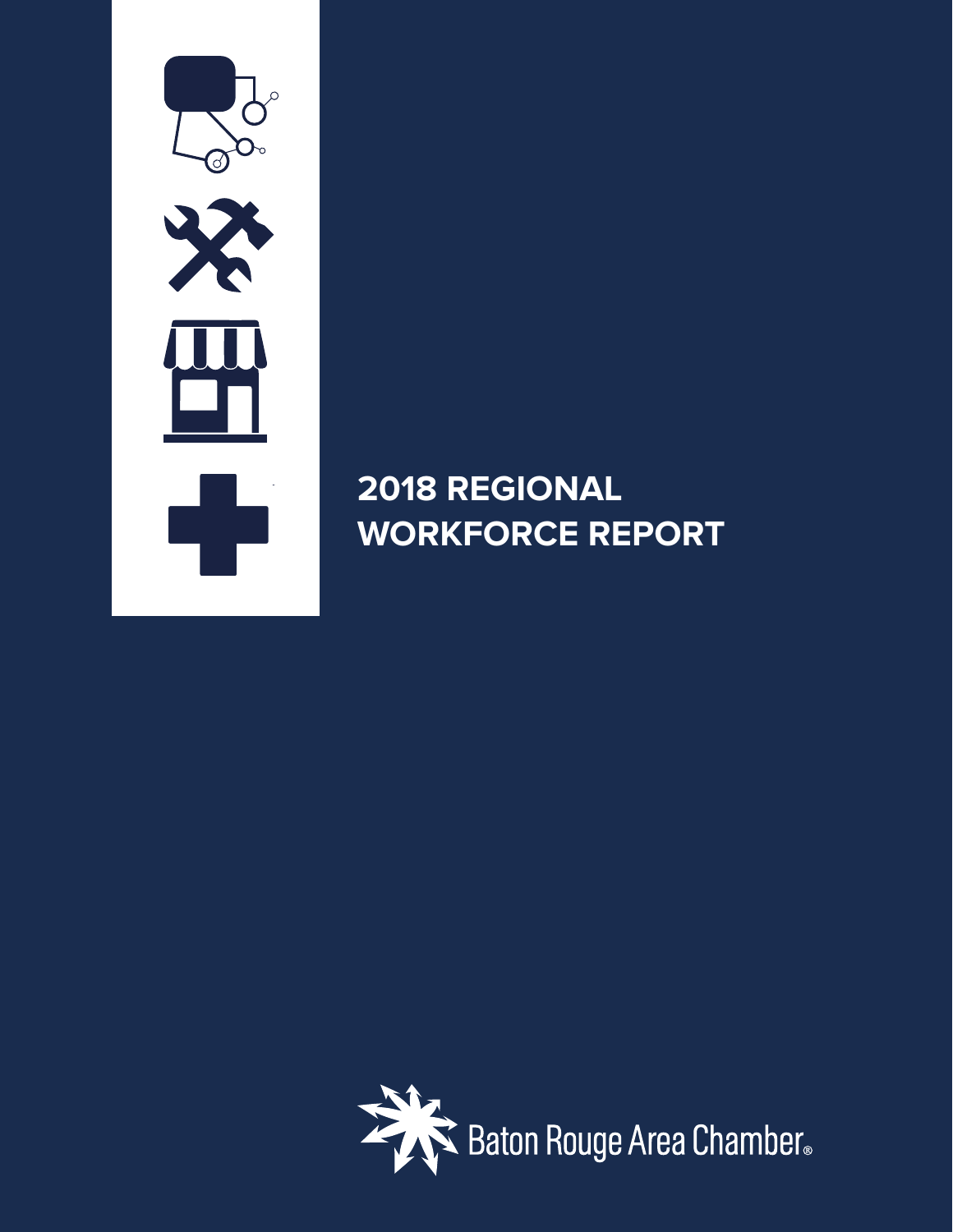

#### **INTRODUCTION**

The Capital Region finds itself a peer with the many metropolitan areas across the United States driven to find smart solutions for preparation, recruitment, and retention of a high-quality workforce. An important piece of any such solution is guiding the region to deliberately coalesce around industries and occupations for which a pipeline of talent will be key to economic growth.

To provide this guidance, the Baton Rouge Area Chamber issues this report, highlighting high-wage, high-demand occupations in key regional sectors: technology, construction and manufacturing, professional and buisness services, and health care. These sectors represent both traditional regional strengths, as well as emerging areas significant to economic diversification.

Ultimately, the report seeks to provide all stakeholders the knowledge necessary to make informed decisions about education and training, and facilitate development of a robust pipeline of talent for the Capital Region.

# **METHODOLOGY**

In choosing which occupations to analyze, BRAC's primary selection criteria was projected annual openings for 2019. Those jobs receiving between three and five stars in state "Star Jobs" rankings<sup>1</sup> were given strong preference. Specifically, jobs in these key industries were analyzed to look at openings, training and education completers,<sup>2</sup> and wages. The report looks at these and other data, such as sector growth, over time to give a sense of long-term change.

BRAC aggregated a variety of workforce data sources including Louisiana Workforce Commission's Short-Term Occupational Projections – 2019; Emsi Q3 2018 Occupational Data; and BRAC's own internal analysis. All data is for the area designated by the Louisiana Workforce Commission as Louisiana Regional Labor Market Area 2 (RLMA 2), which includes the Baton Rouge and Hammond metropolitan statistical areas<sup>3</sup> (MSAs).

This report is produced by BRAC's Business Intelligence and Economic Competitiveness teams, who comprise the organization's policy, research and advocacy arm.

Lead Researcher: Brooke Hathaway, economic research and policy analyst Contributor: Andrew Fitzgerald, senior director of business intelligence Christopher Lawrence, policy and research extern

<sup>1</sup> Star Jobs is a ranking system used by Louisiana Workforce Commission (LWC), based on forecasted employment growth, current job openings, and median salary levels. The system gives each occupation a ranking between one- and five-stars, with five-star jobs having high wages and a high number of forecasted openings.

<sup>2</sup> The terms "completers" and "completions" are defined as the number of individuals who have completed the education or training programs necessary to obtain a job in a specific occupation. Completion data based on Emsi aggregation of information from Baton Rouge Community College (BRCC), Louisiana State University (LSU), Southern University, Southeastern Louisiana University, Northshore Technical Community College, River Parishes Community College (RPCC), Our Lady of the Lake College, Baton Rouge General — Nursing, Compass Career College, Camelot College, Fortis College-Baton Rouge, Medical Training College, Virginia College- Baton Rouge, University of Phoenix- Louisiana, Delta College, Diesel Driving Academy, Moore Career College, Baton Rouge School of Computers, and ITI Technical College, as well as skilled craft certification totals obtained directly from Associated Builders and Contractors — Pelican Chapter and local unions.

<sup>3</sup> The parishes in the Baton Rouge MSA are Ascension, East Baton Rouge, East Feliciana, Iberville, Livingston, Pointe Coupee, St. Helena, West Baton Rouge and West Feliciana. The Hammond MSA includes Tangipahoa and Washington Parishes.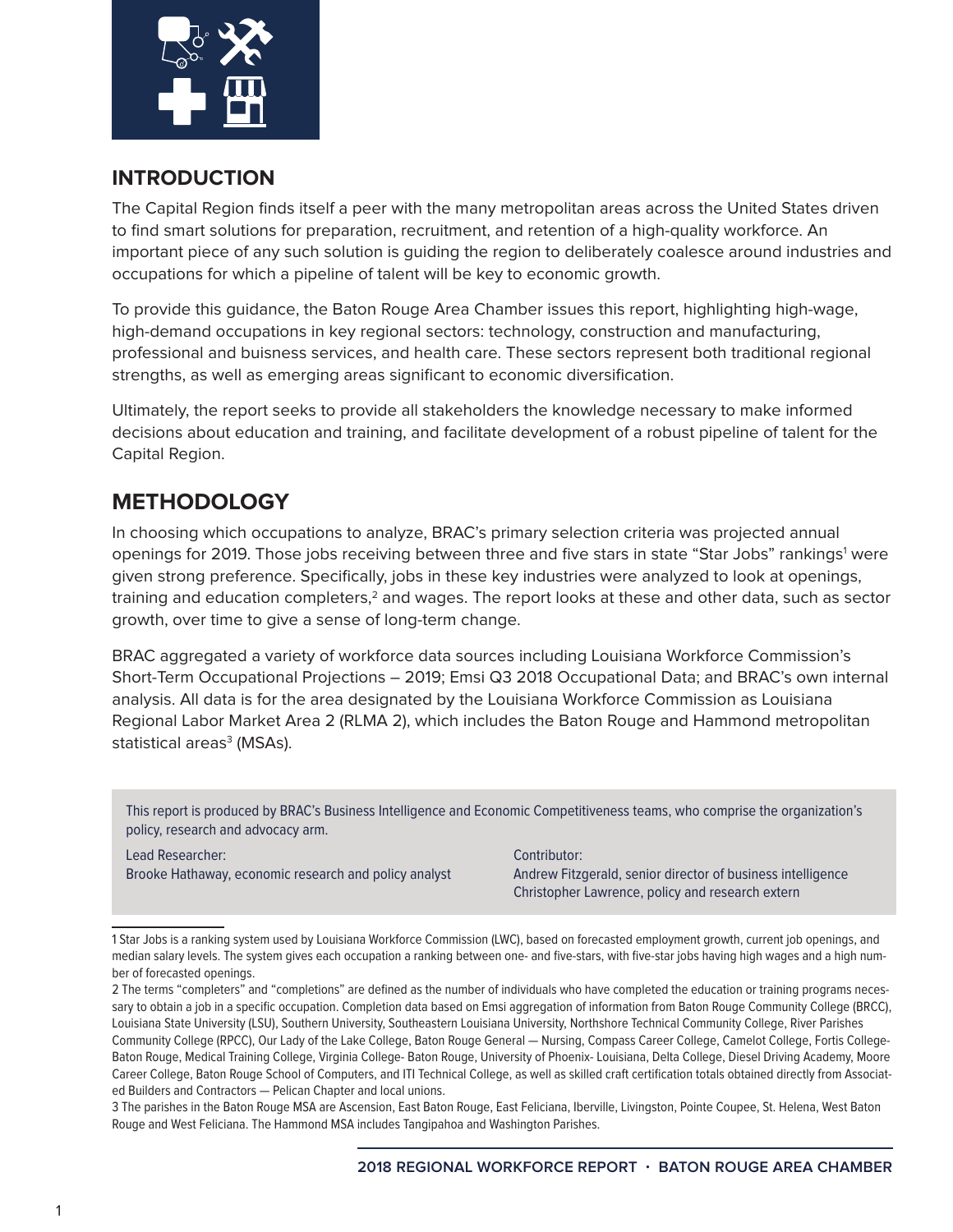

# **TECHNOLOGY OCCUPATIONS**

**2018 REGIONAL WORKFORCE REPORT · BATON ROUGE AREA CHAMBER**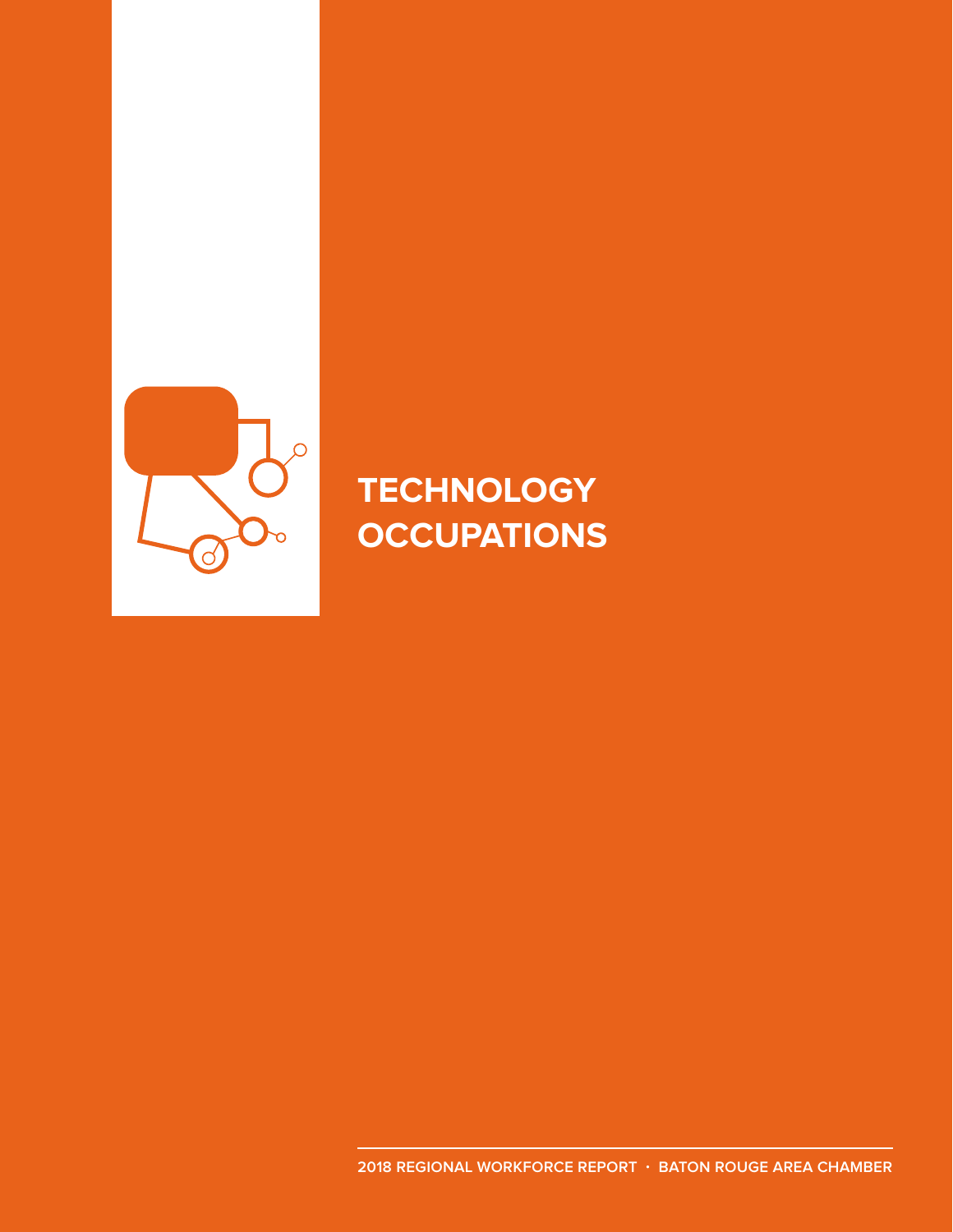

### **TECHNOLOGY OCCUPATIONS**

Over the last few years, the Capital Region has attracted technology companies ranging from growing cybersecurity firms like Twistlock to multinational corporations like IBM, accelerating the regional tech sector and transforming the local economy.

The technology sector consists of occupations including Software Developers, Network and Computer Systems Administrators, and Computer Programmers. Given the global competition for skilled tech employees, maintaining a strong talent pipeline in these high-demand occupations is vital to the continued growth of the regional knowledge-based economy.

In the Capital Region, there has been an increased focus on strategic collaboration between local education and workforce providers and industry leaders, resulting in tech companies taking a more proactive role in creating a talent pipeline that ensures prospective employees will be prepared to enter the workforce.

**Technology job seekers: Computer Systems Analysts are in high demand, offer high wages, and have only a moderate number of completers in recent years.**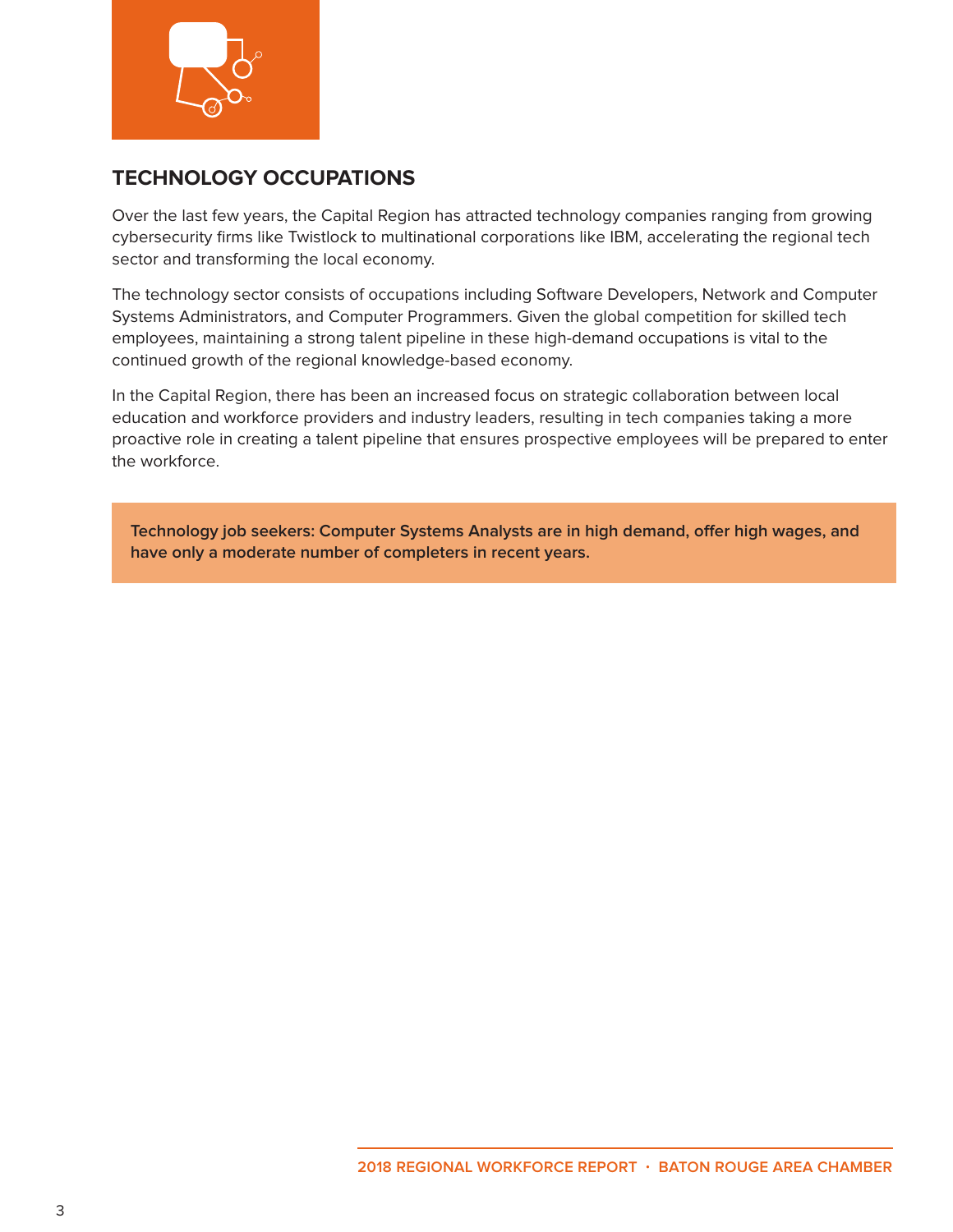

#### **TECHNOLOGY EMPLOYMENT OVER TIME**



**Technology sector jobs saw steady growth post-recession, and passed pre-recession levels in 2015.**

**Technology job growth accounted for 2.5 percent of all job growth in Baton Rouge from 2010 to 2017.**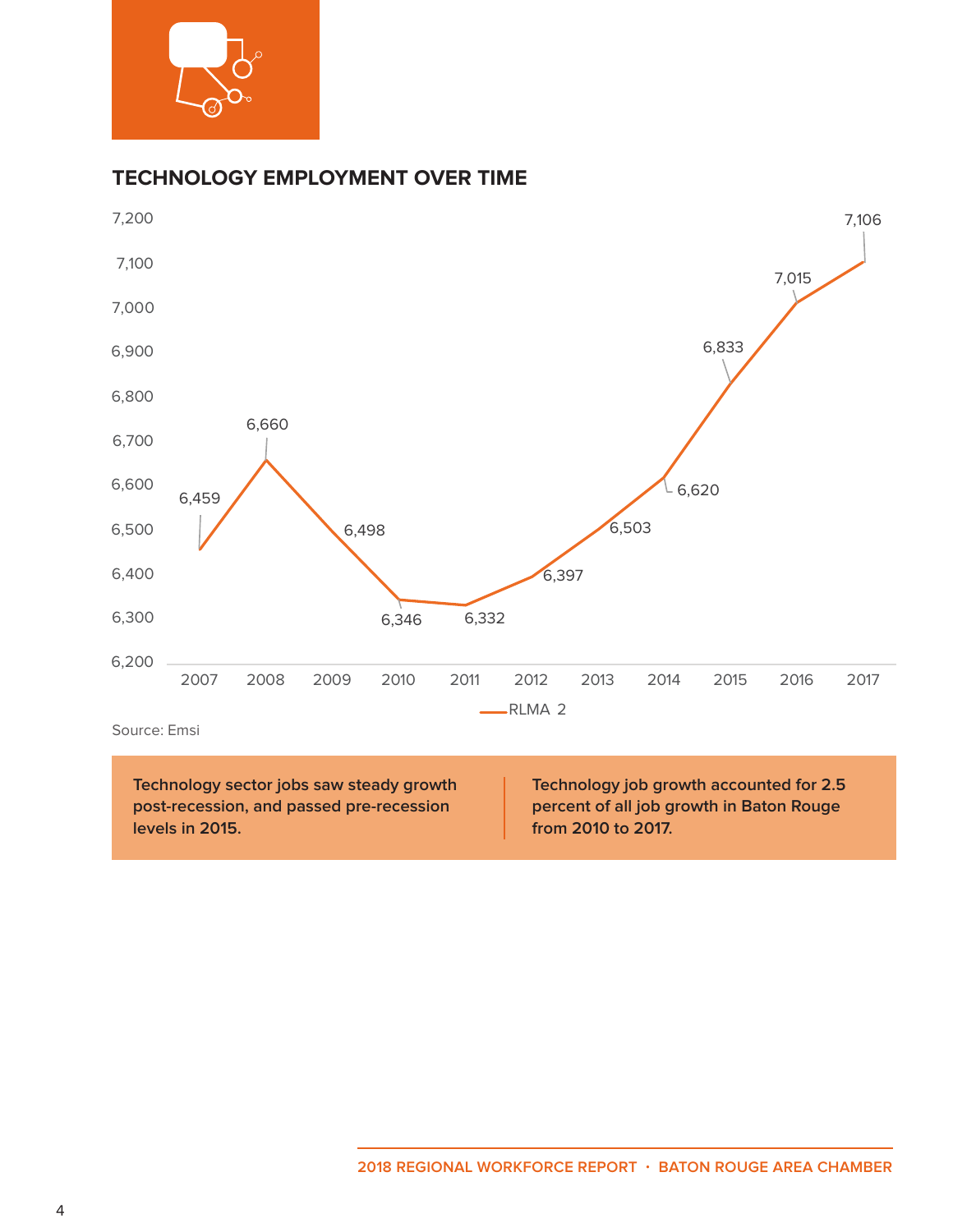

# **CURRENT TECHNOLOGY EMPLOYMENT**



Source: Emsi, Louisiana Workforce Commission, BRAC Analysis

**With the exception of Computer Programmers, each of these occupations has experienced growth since 2013.**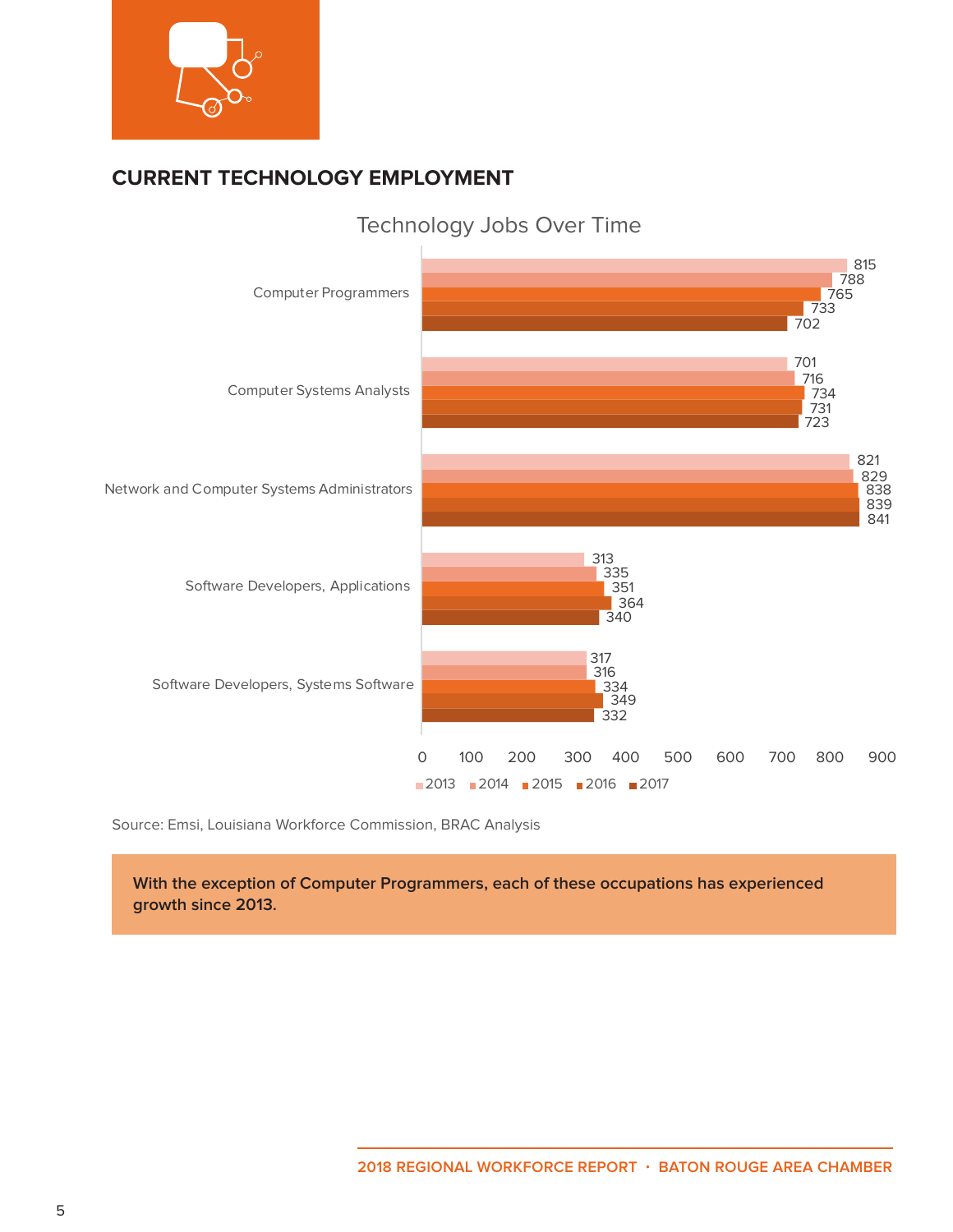

# **TECHNOLOGY – PROJECTED OPENINGS**



2019 Technology Openings

Source: Louisiana Workforce Commission

**The even distribution of openings across a variety of technology occupations highlights the diversity of technology operations in the region.**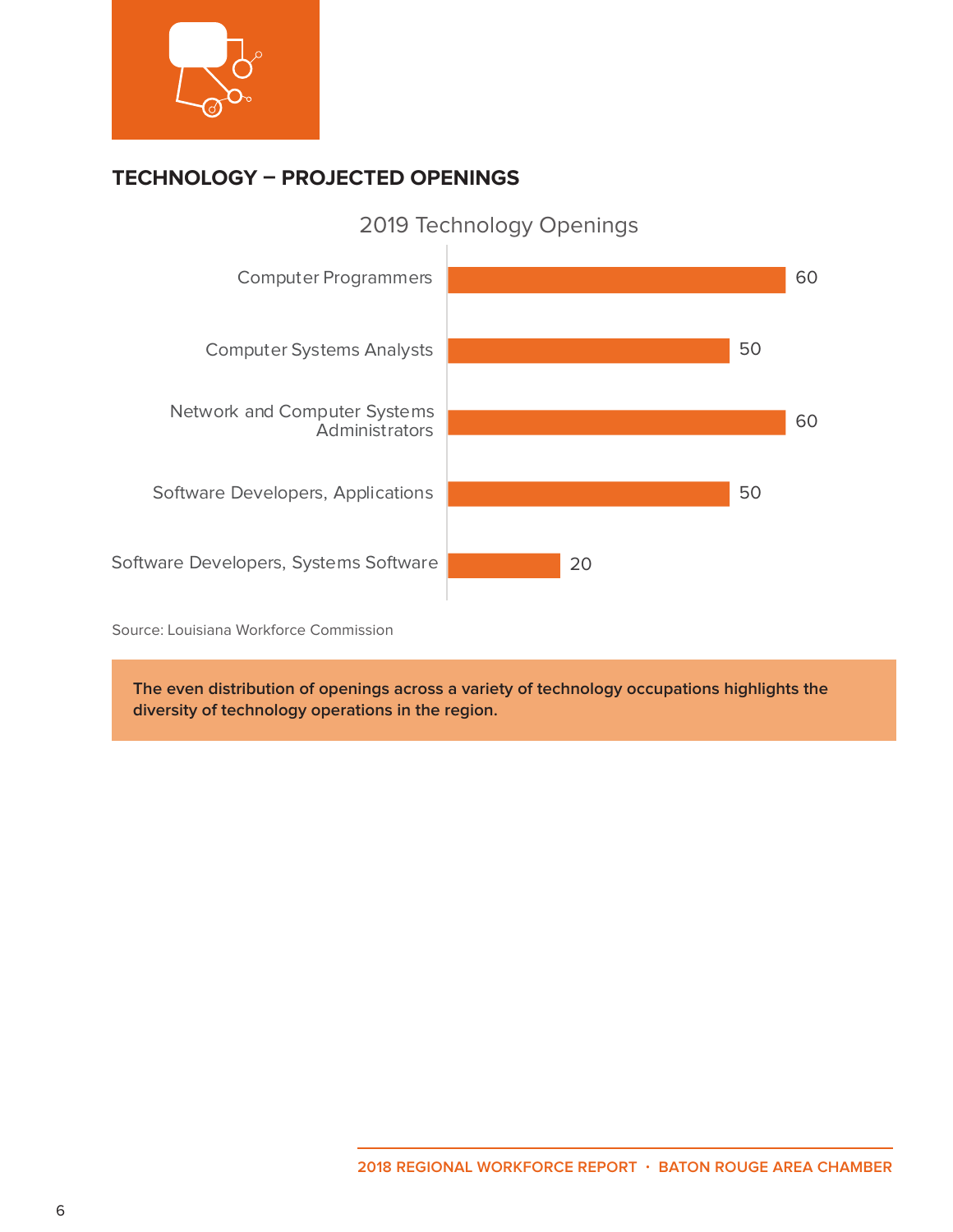

#### **TECHNOLOGY – COMPLETERS OVER TIME**



**Baton Rouge faces stiff competition for students earning degrees and credentials in technology at colleges and universities in our Regional Labor Market Area. Baton Rouge's closest and strongest competition is in New Orleans, which Forbes recently recognized as the No. 3 city for Winning the IT Battle. Competition is not only stiff because of the availability of tech-focused jobs in New Orleans, but also because the colleges in Washington and Tangipahoa Parishes produce a full 35 percent of the Regional Labor Market Area's tech sector talent. This underscores the importance of increasing tech sector talent output from colleges and universities in the nineparish Capital Region.**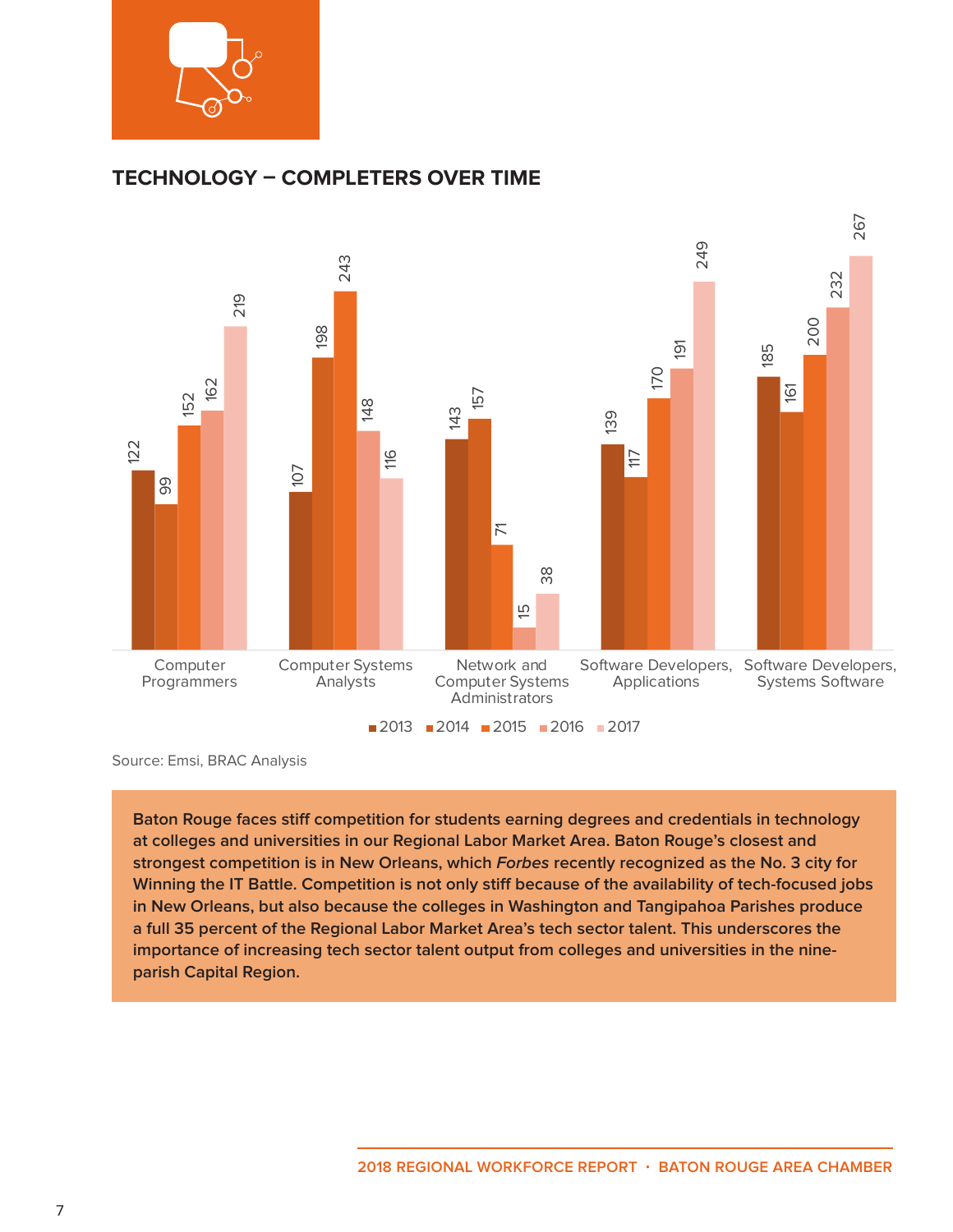

#### **TECHNOLOGY – WAGE DATA**



- Computer Systems Analysts
- Software Developers, Systems Software
- **Software Developers, Applications**

Source: Emsi, BRAC Analysis

| <b>Occupation Name</b>                      | 10th<br><b>Percentile</b><br><b>Wages</b> | <b>Median</b><br><b>Hourly</b><br><b>Wages</b> | 90th<br><b>Percentile</b><br><b>Wages</b> |
|---------------------------------------------|-------------------------------------------|------------------------------------------------|-------------------------------------------|
| <b>Computer Programmers</b>                 | \$19.64                                   | \$28.49                                        | \$52.82                                   |
| Network and Computer Systems Administrators | \$15.33                                   | \$28.65                                        | \$45.39                                   |
| <b>Computer Systems Analysts</b>            | \$21.00                                   | \$32.74                                        | \$55.91                                   |
| Software Developers, Systems Software       | \$24.61                                   | \$34.12                                        | \$48.79                                   |
| <b>Software Developers, Applications</b>    | \$18.54                                   | \$34.60                                        | \$55.30                                   |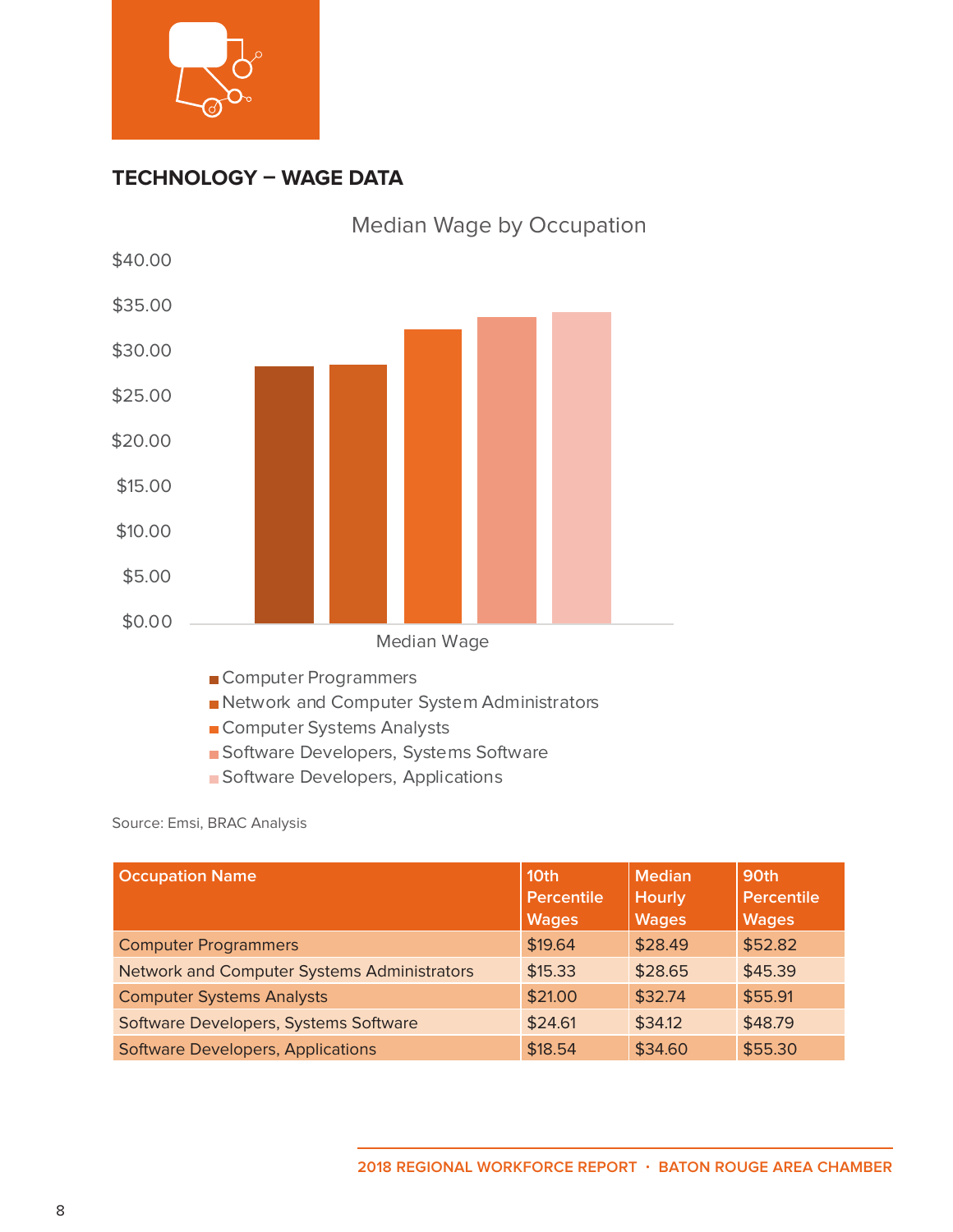

**CONSTRUCTION AND MANUFACTURING OCCUPATIONS**

**2018 REGIONAL WORKFORCE REPORT · BATON ROUGE AREA CHAMBER**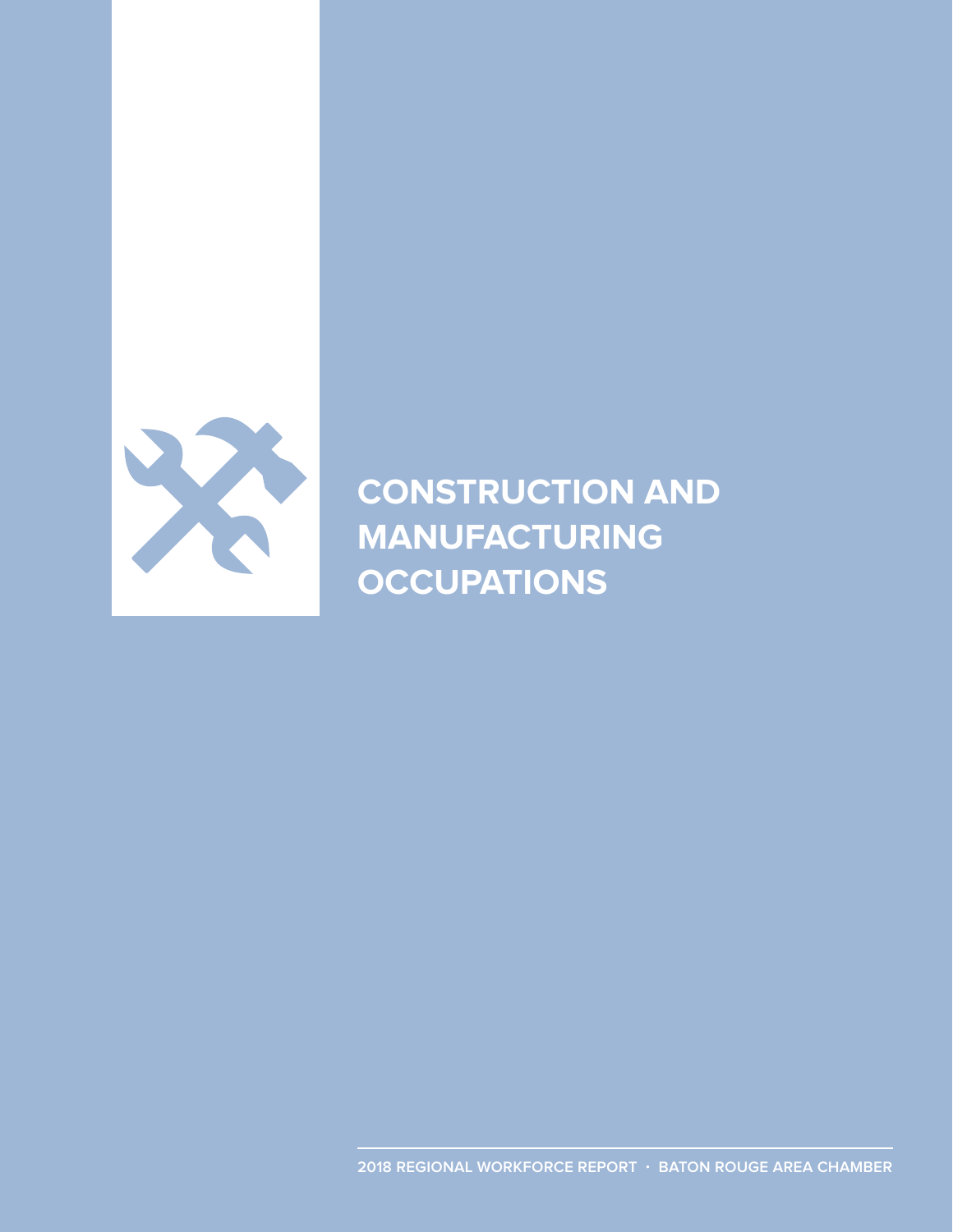

#### **CONSTRUCTION AND MANUFACTURING OCCUPATIONS**

The construction sector consists of businesses engaged in engineering projects, the building of structures, and maintenance and repairs. While many think of construction as the building of residences and homes, most construction work in the Capital Region is on non-residential projects, such as manufacturing facilities and infrastructure.

The manufacturing sector deals with transforming materials, substances, and components into new products. This could be refining a chemical into a household cleaner, turning wood into furniture, or even processing raw ingredients into food and beverage products.

Because of the heavy overlap in occupations between construction and manufacturing, it is easiest to view the two industries together. Many construction jobs are driven through expansions of manufacturing facilities, and contract maintenance work upon completion. The industries both employ a large number of "skilled craft" workers – individuals trained in operations that require physical skills and energy – with knowledge gained through formal training programs and on-the-job experience.

**Construction and manufacturing job seekers: Pipefitters are in high demand, offer high wages, and have only a moderate number of completers in recent years.**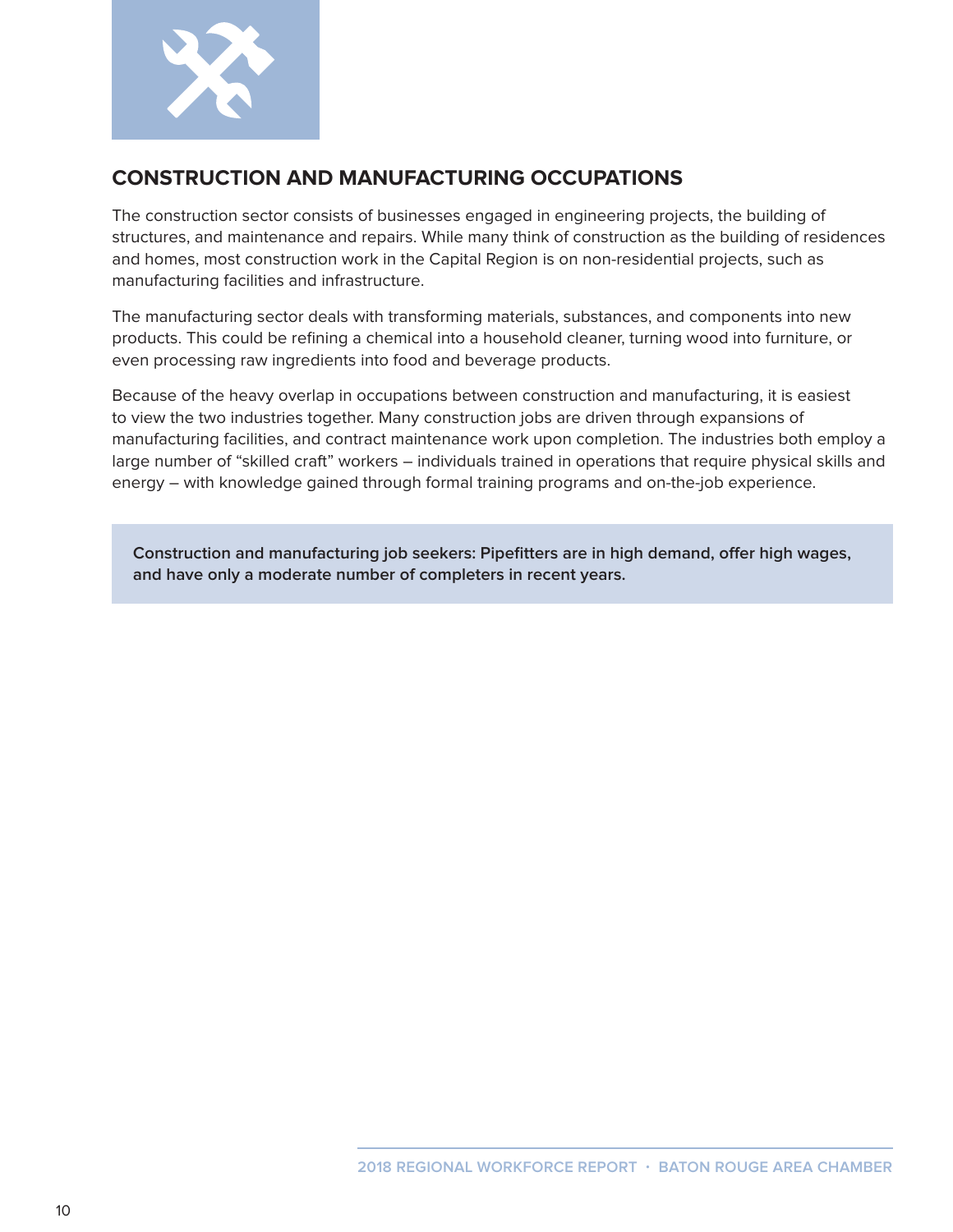

#### **CONSTRUCTION AND MANUFACTURING EMPLOYMENT OVER TIME**

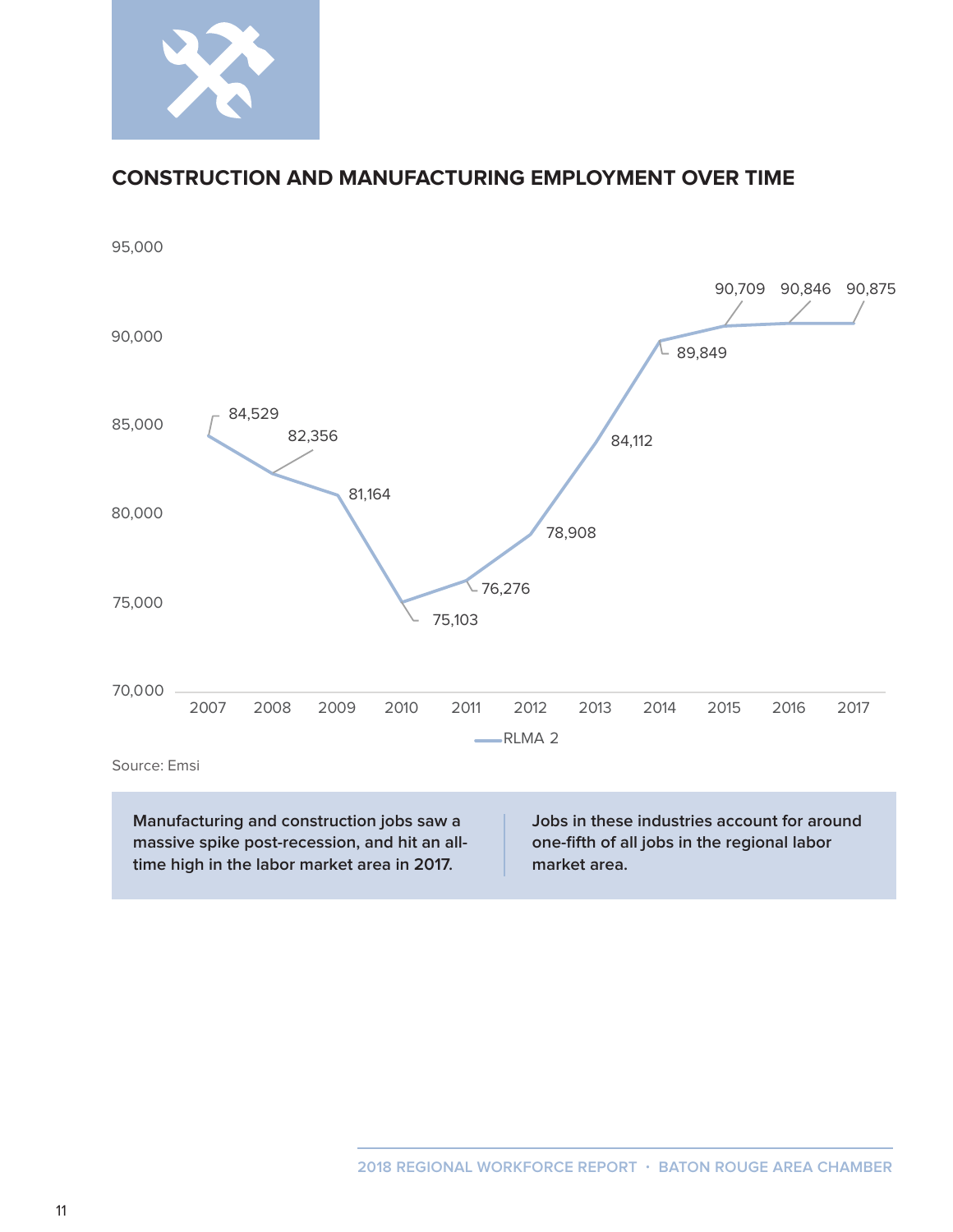

### **CURRENT CONSTRUCTION AND MANUFACTURING EMPLOYMENT**



Construction and Manufacturing Jobs Over Time

Source: Emsi, Louisiana Workforce Commission, BRAC Analysis

**The high amount of construction in the region means a lot of materials and equipment need to be transported putting Heavy and Tractor Trailer Truck Drivers in high demand.**

**Despite the relative parity in number of jobs in welding, electrical work, and pipefitting, welding regularly sees more completers than either other occupation.**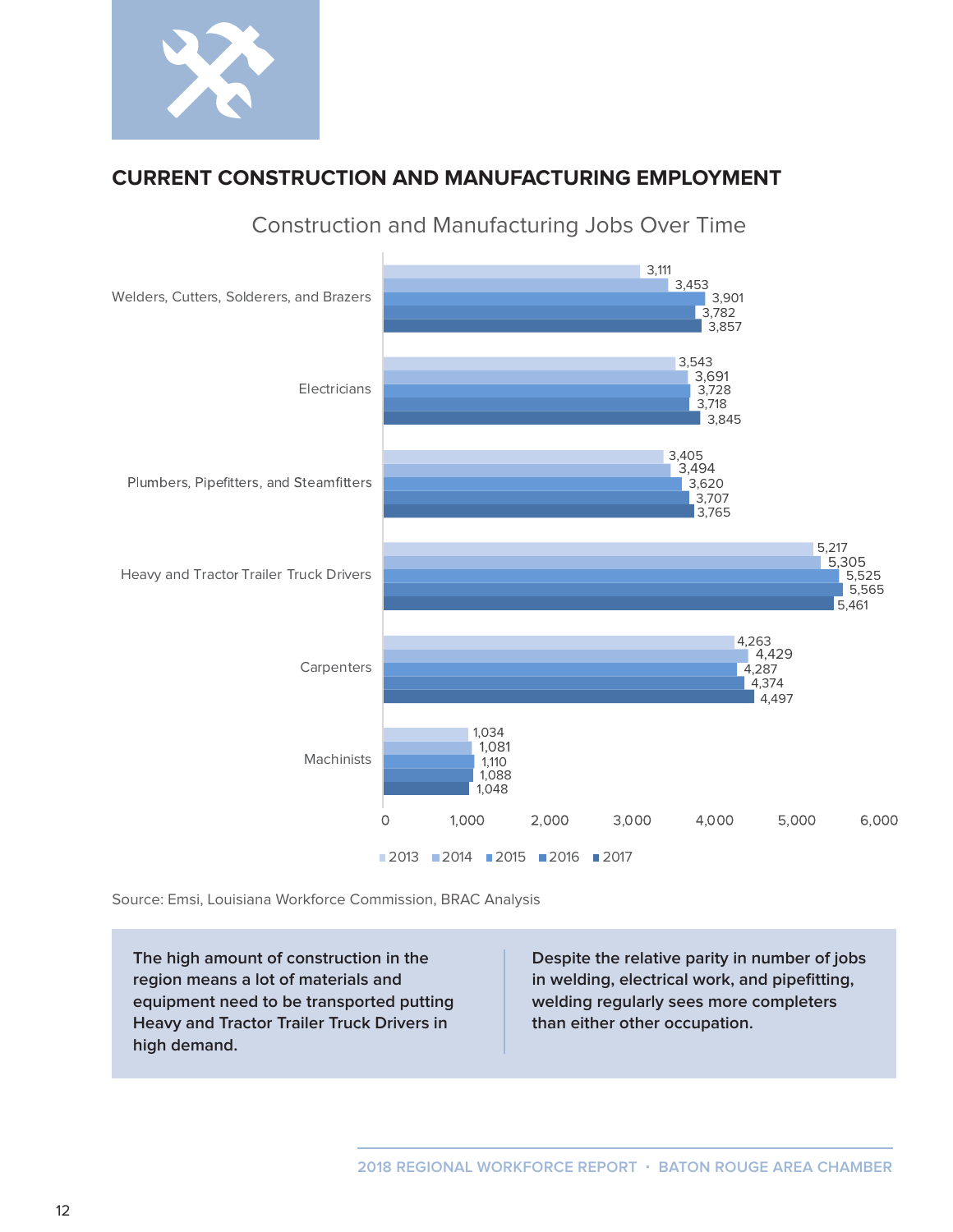

# **CONSTRUCTION AND MANUFACTURING – PROJECTED OPENINGS**



2019 Construction and Manufacturing Openings

Source: Louisiana Workforce Commission

**Heavy Tractor Trailer Truck Drivers are the highest demand occupations in this report, yet there were 16 percent fewer completers in 2017 than in 2016.**

**Carpenters and Machinists are two occupations into which students should be steered over the next year. Although each has high demand, completions are down or stagnant.**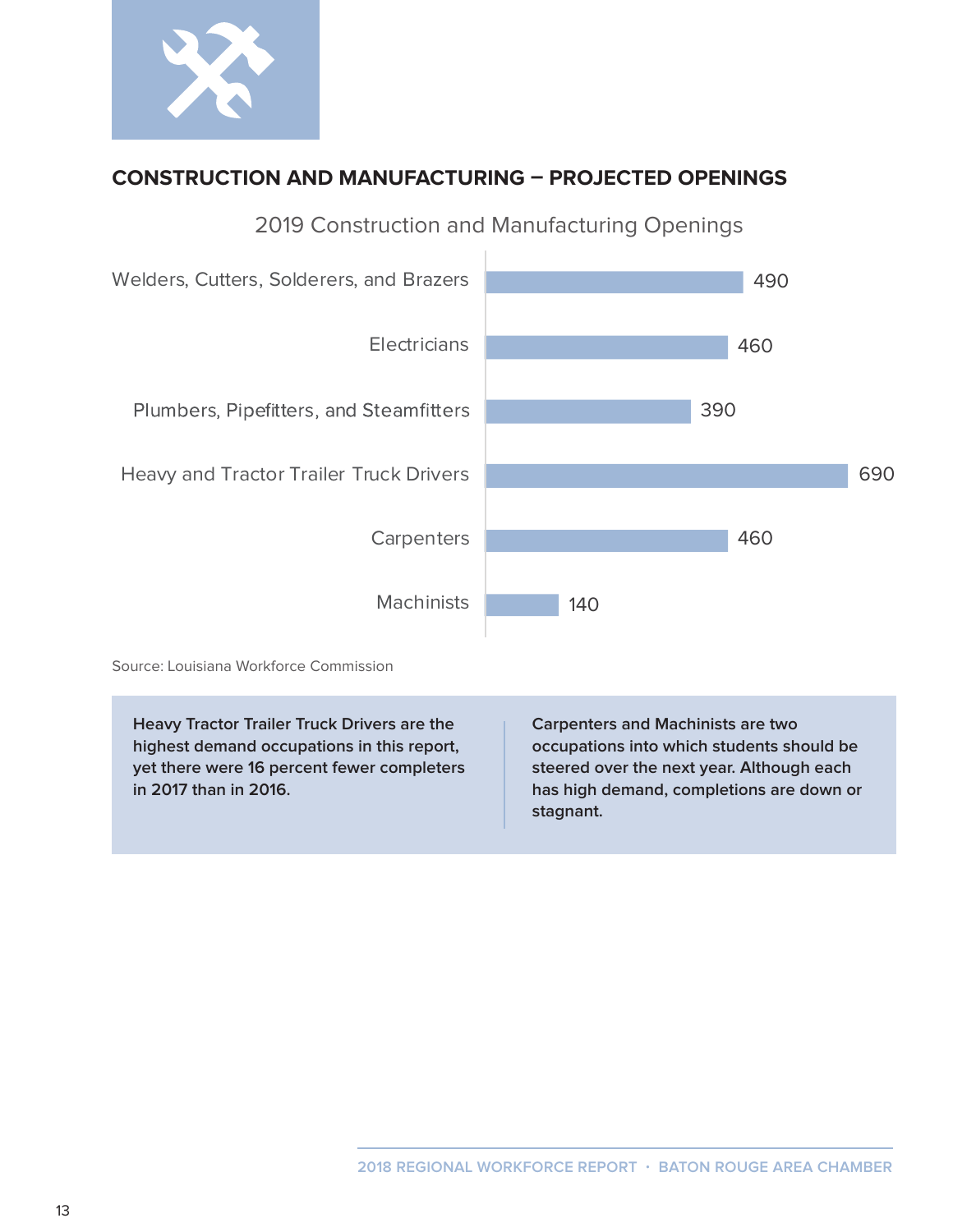

#### **CONSTRUCTION AND MANUFACTURING – COMPLETERS OVER TIME**



Source: Emsi

**Three out of the five highest demand occupations had a five-year high in completers in 2017.**

**Heavy and Tractor Trailer Truck Drivers, the occupation with the most projected openings in 2019, do not have a training program at the Louisiana Community and Technical Colleges in the Capital Region.**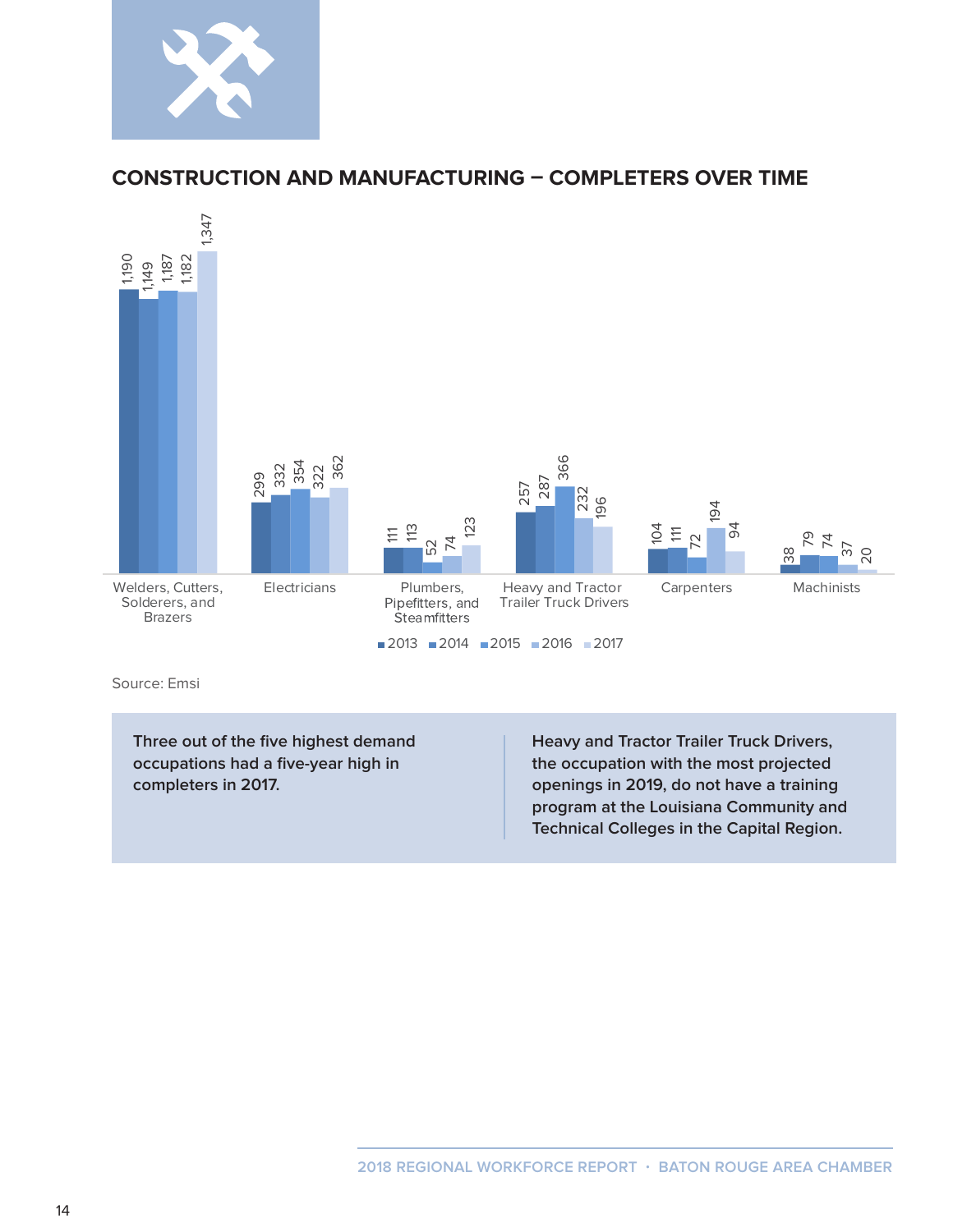

# **CONSTRUCTION AND MANUFACTURING – WAGE DATA**



Median Wage by Occupation

Source: Emsi, BRAC Analysis

| <b>Occupation Name</b>                   | 10th<br><b>Percentile</b><br><b>Wages</b> | <b>Median</b><br><b>Hourly</b><br><b>Wages</b> | 90th<br><b>Percentile</b><br><b>Wages</b> |
|------------------------------------------|-------------------------------------------|------------------------------------------------|-------------------------------------------|
| Carpenters                               | \$12.46                                   | \$17.27                                        | \$28.79                                   |
| Heavy and Tractor Trailer Truck Drivers  | \$12.95                                   | \$19.66                                        | \$29.23                                   |
| Electricians                             | \$16.81                                   | \$24.53                                        | \$37.51                                   |
| Welders, Cutters, Solderers, and Brazers | \$16.15                                   | \$25.59                                        | \$39.40                                   |
| <b>Machinists</b>                        | \$16.22                                   | \$25.68                                        | \$35.76                                   |
| Plumbers, Pipefitters, and Steamfitters  | \$15.47                                   | \$26.37                                        | \$37.93                                   |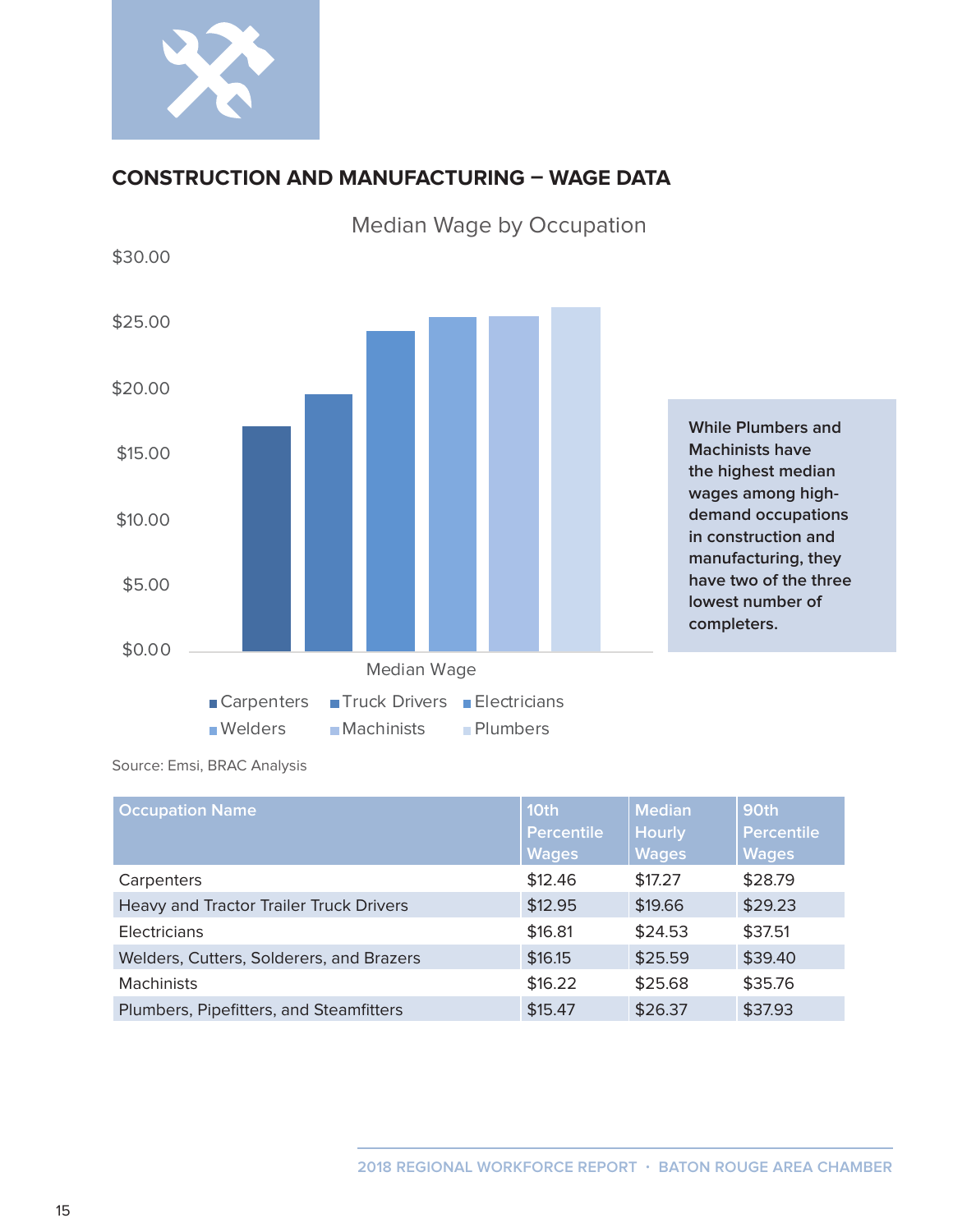

# **PROFESSIONAL AND BUSINESS SERVICES OCCUPATIONS**

**2018 REGIONAL WORKFORCE REPORT · BATON ROUGE AREA CHAMBER**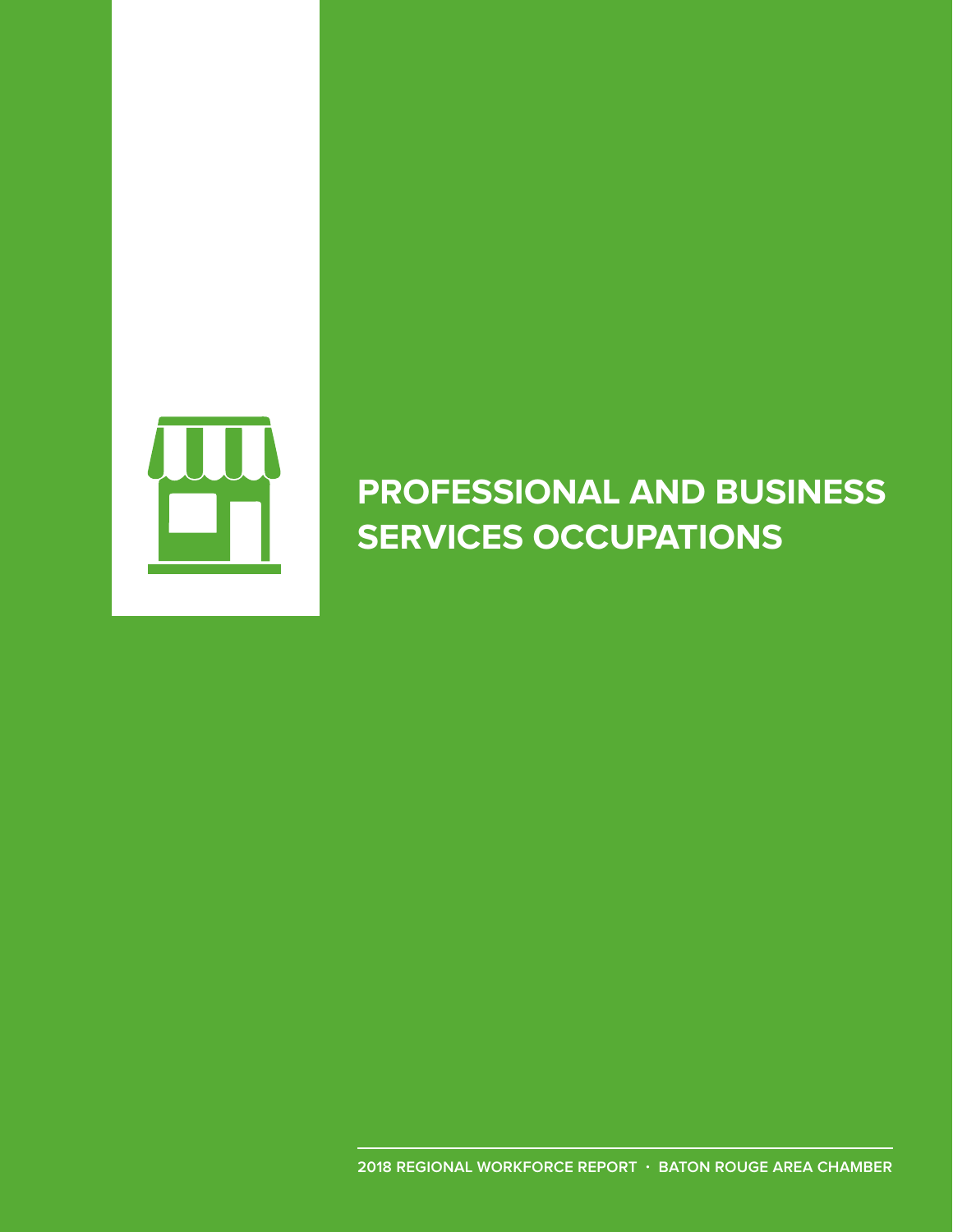

#### **PROFESSIONAL AND BUSINESS SERVICES OCCUPATIONS**

The professional and business services sector consists of businesses specializing in professional, scientific, and technical activities requiring a high level of expertise, including accounting, engineering, and legal services. Occupations in this sector include everything from Chemical Engineers to Financial Managers, supporting and providing services to a variety of industries and households.

**Professional and Business Services job seekers: Accountants and Auditors are in high demand, offer high wages, and have a decreasing number of completers in recent years.**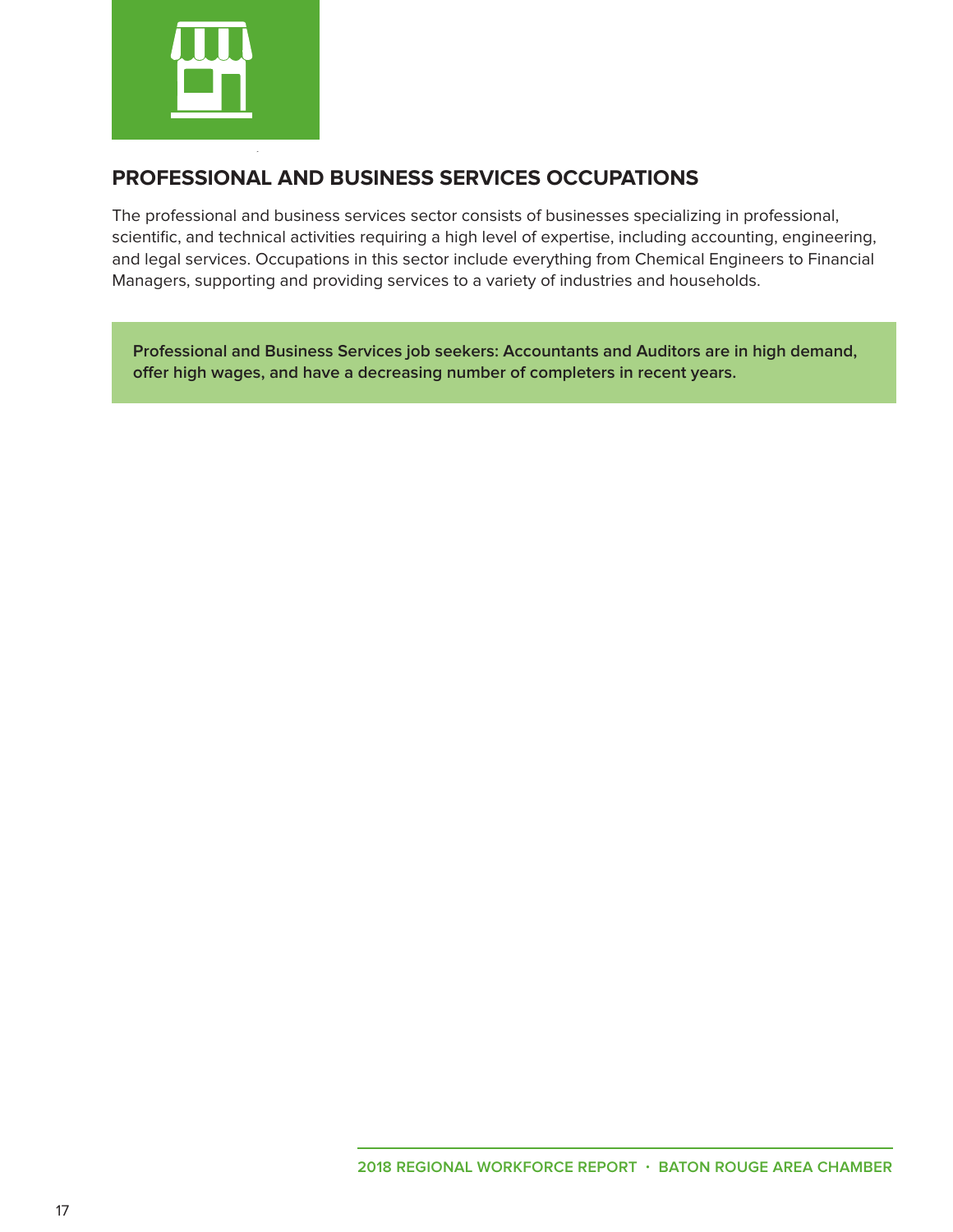

#### **PROFESSIONAL AND BUSINESS SERVICES EMPLOYMENT OVER TIME**



Source: Emsi

**Professional and business services jobs saw steady growth post-recession, and passed pre-recession levels in 2017.**

**Professional and business services job growth accounted for 5.2 percent of all job growth in Baton Rouge from 2010 to 2017.**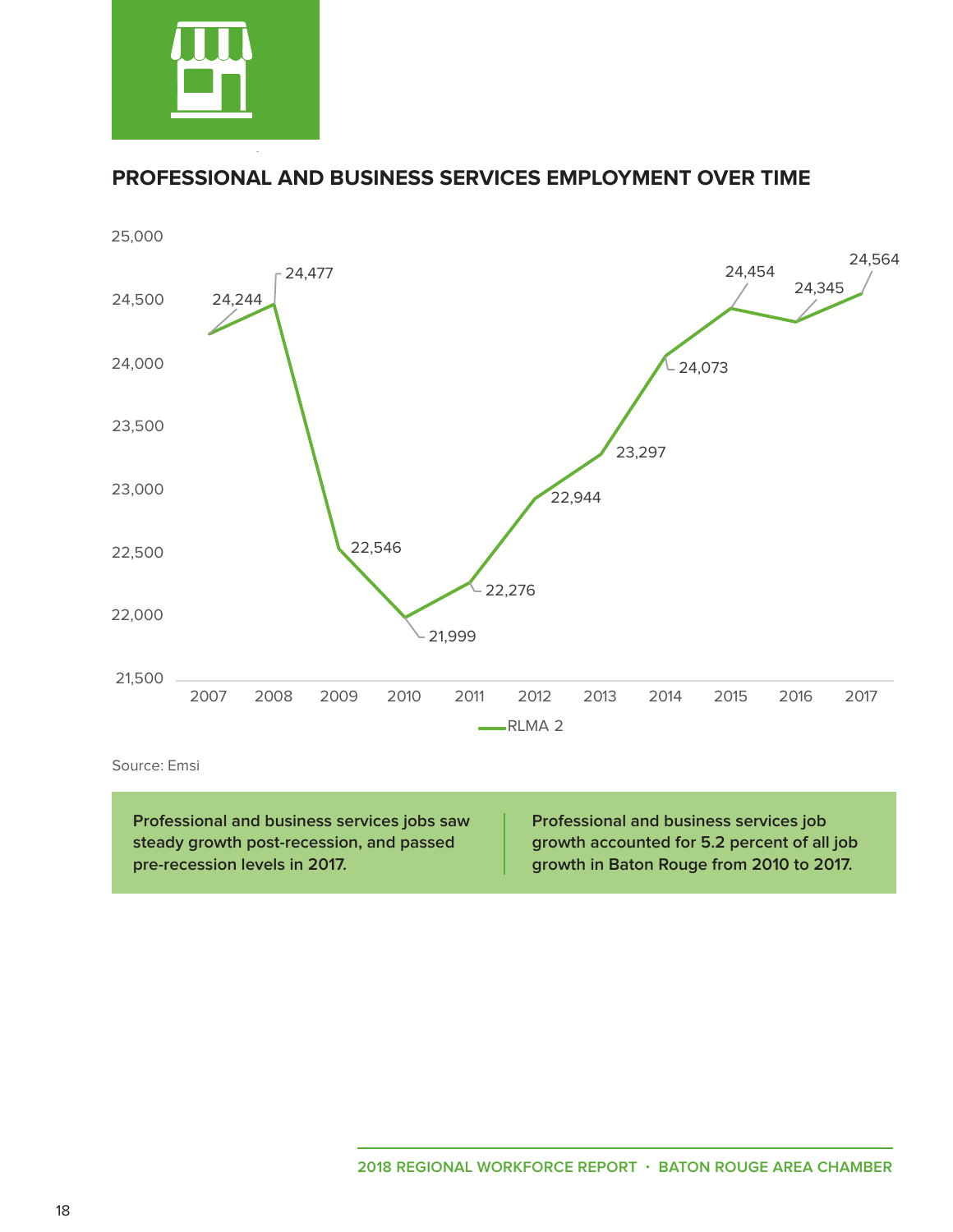

### **CURRENT PROFESSIONAL AND BUSINESS SERVICES EMPLOYMENT**



Professional and Business Services Jobs Over Time

Source: Emsi, Louisiana Workforce Commission, BRAC Analysis

**With the exception of Bookkeeping, Accounting, and Auditing Clerks, each of these occupations experienced net growth between 2013 and 2017.**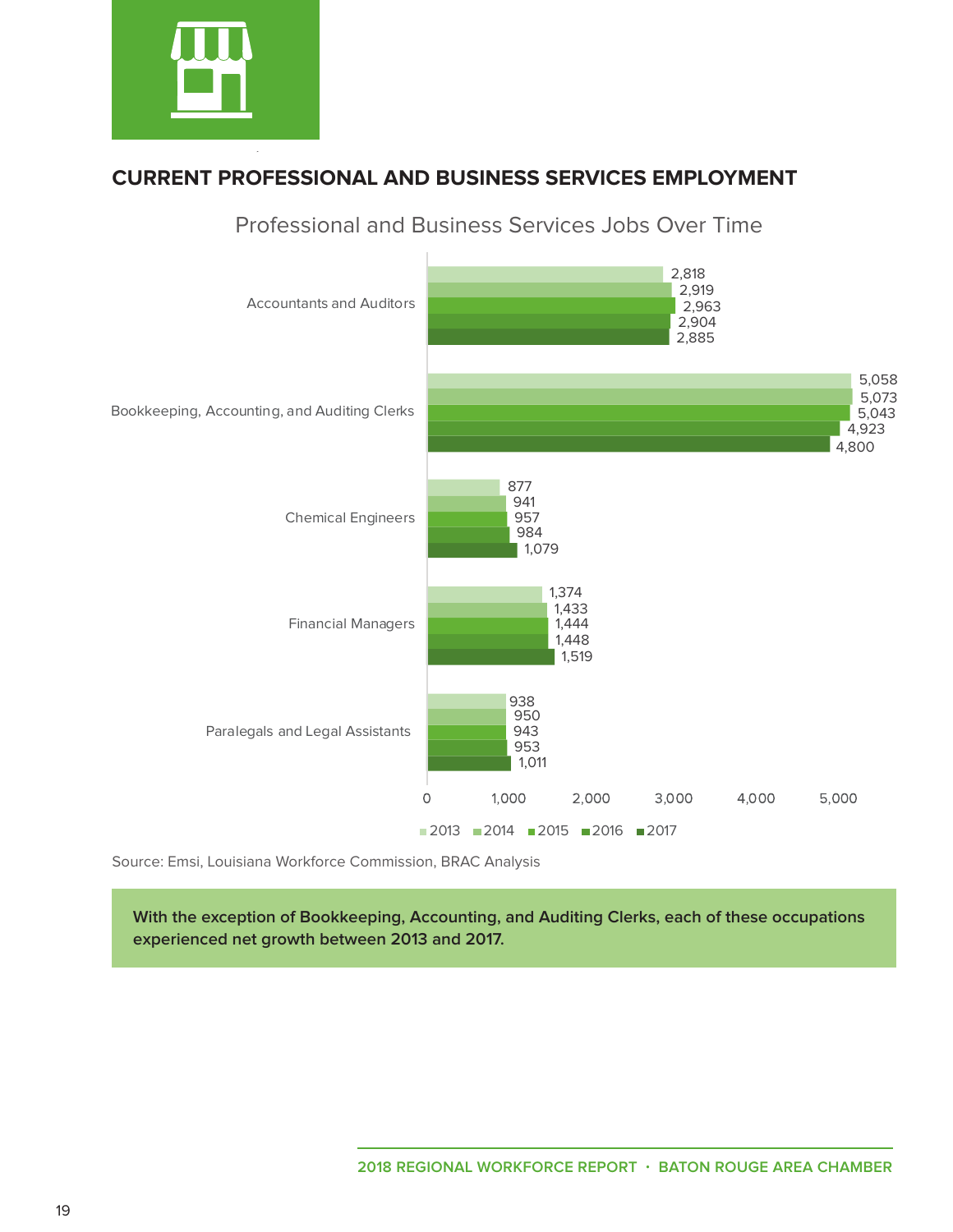

# **PROFESSIONAL AND BUSINESS SERVICES – PROJECTED OPENINGS**



2019 Professional and Business Services Openings

Source: Louisiana Workforce Commission

**Of the highest demanded jobs in professional and business services, three – Accountants and Auditors, Chemical Engineers, and Financial Managers – require a four-year degree, making them more likely to be impacted by global competition.**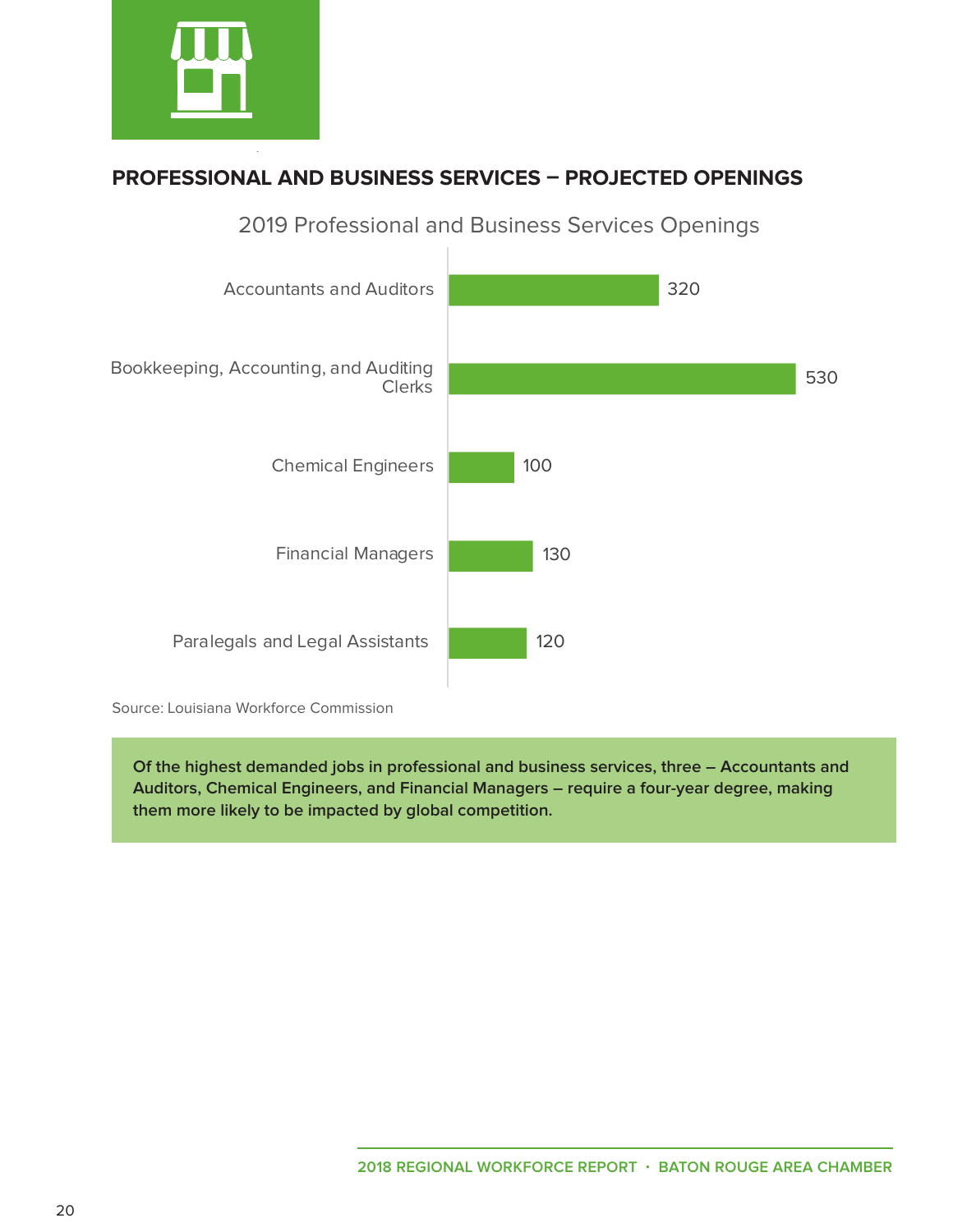

#### **PROFESSIONAL AND BUSINESS SERVICES – COMPLETERS OVER TIME**



■ 2013 ■ 2014 ■ 2015 ■ 2016 ■ 2017

**Nationally, almost half of four-year college graduates move out of their home state by age 30, a rate much higher than those with an associate's degree or less. In 2015, 41 percent of those who migrated out of East Baton Rouge Parish had a bachelor's degree or higher. Therefore, it may be advisable to maintain a surplus of completers in occupations that require a bachelor's degree.**

**While there are a low number of completers for Bookkeeping, Accounting, and Auditing Clerks, as well as Paralegals and Legal Assistants, this does not necessarily indicate there is an unmet demand for these professions. There are no certification or licensure requirements for these occupations, and feedback from local accounting and law firms indicates that certificate and associate's degree programs are not considered mandatory.**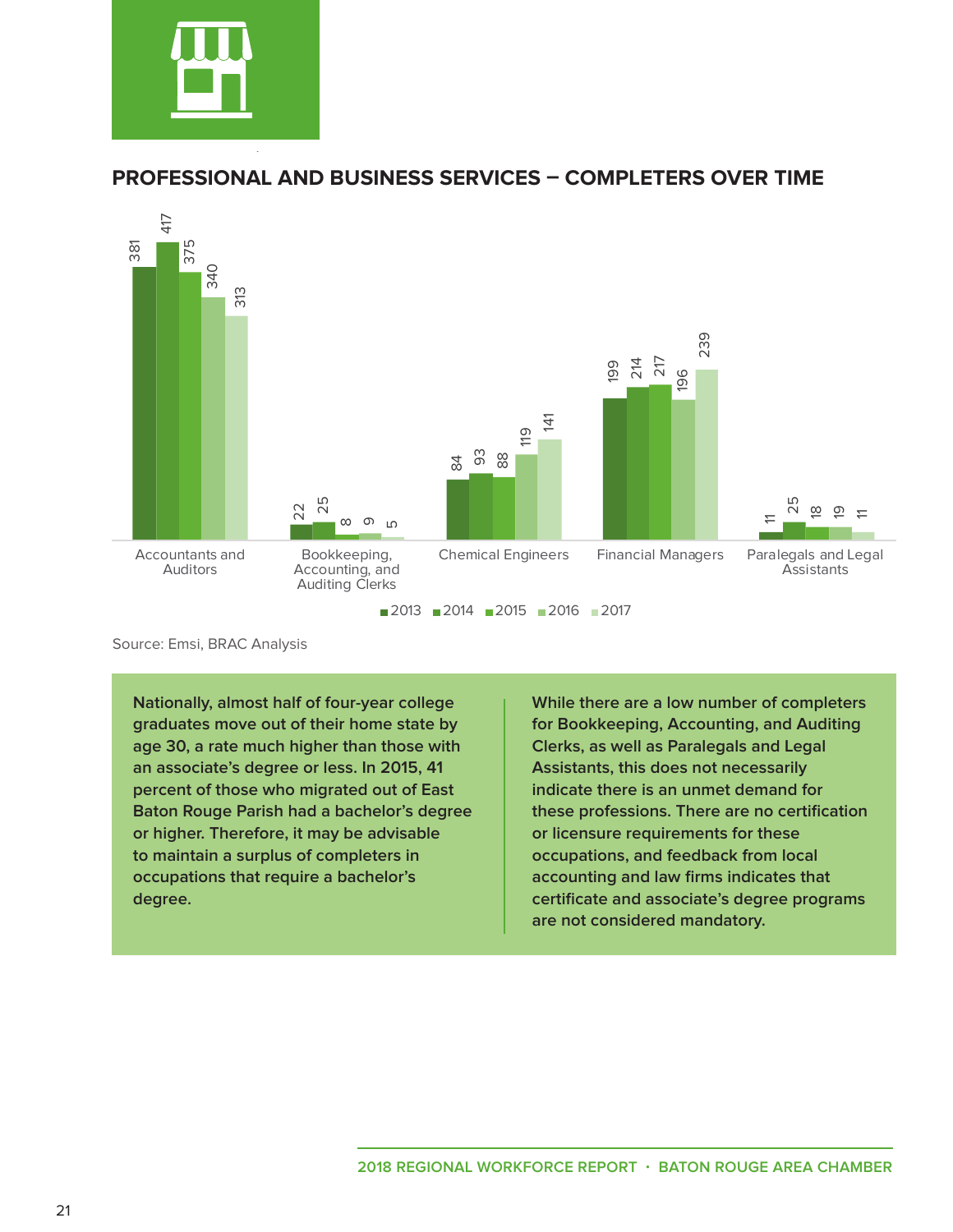

# **PROFESSIONAL AND BUSINESS SERVICES – WAGE DATA**



- 
- **Financial Managers**
- Chemical Engineers

Source: Emsi, BRAC Analysis

| <b>Occupation Name</b>                       | 10th<br>Percentile<br><b>Wages</b> | <b>Median</b><br><b>Hourly</b><br><b>Wages</b> | 90th<br><b>Percentile</b><br><b>Wages</b> |
|----------------------------------------------|------------------------------------|------------------------------------------------|-------------------------------------------|
| Bookkeeping, Accounting, and Auditing Clerks | \$11.63                            | \$17.26                                        | \$25.04                                   |
| <b>Paralegals and Legal Assistants</b>       | \$15.89                            | \$21.57                                        | \$31.97                                   |
| <b>Accountants and Auditors</b>              | \$19.47                            | \$27.49                                        | \$46.55                                   |
| <b>Financial Managers</b>                    | \$28.63                            | \$43.84                                        | \$82.76                                   |
| <b>Chemical Engineers</b>                    | \$34.08                            | \$53.30                                        | \$83.24                                   |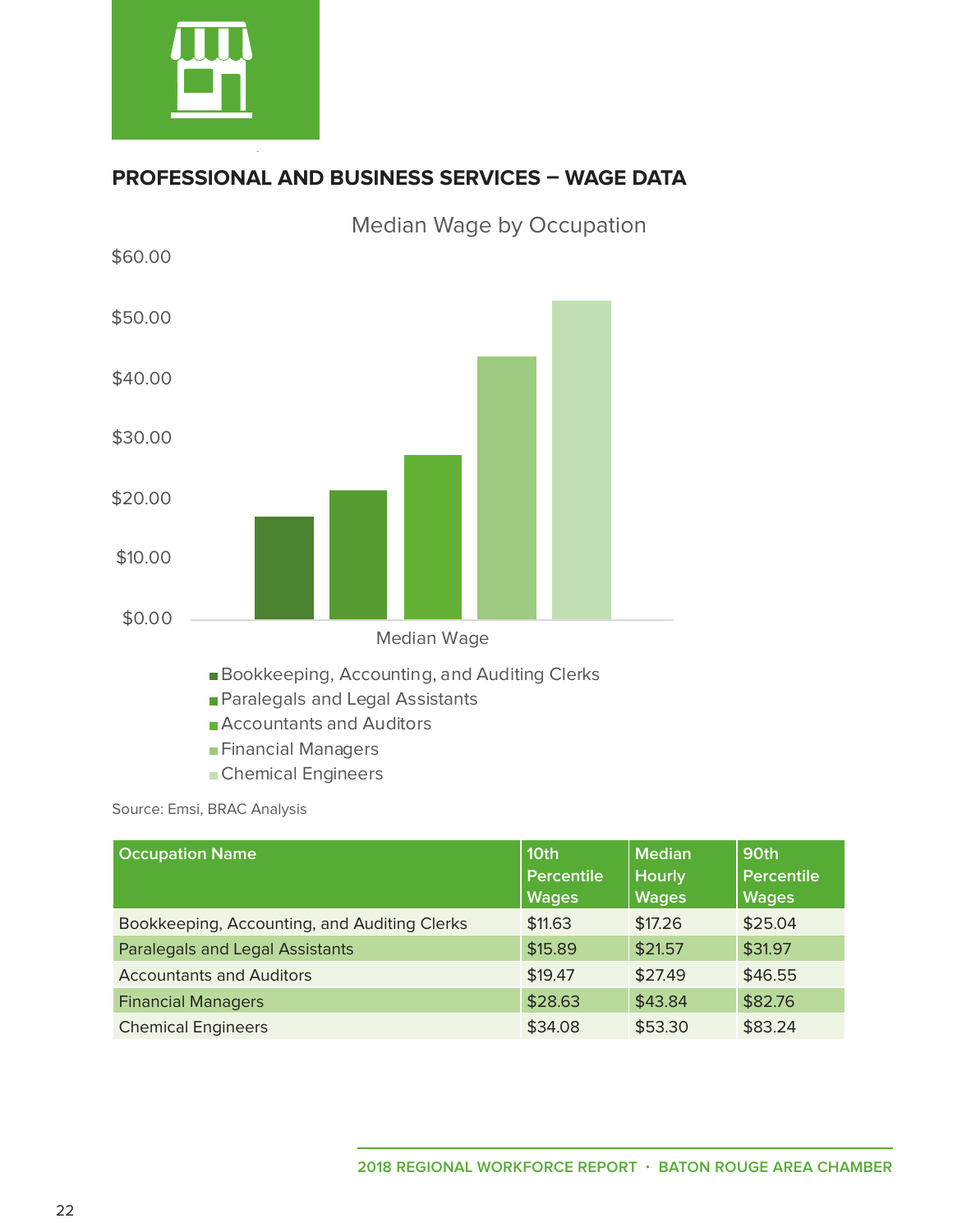

# **HEALTH CARE OCCUPATIONS**

**2018 REGIONAL WORKFORCE REPORT · BATON ROUGE AREA CHAMBER**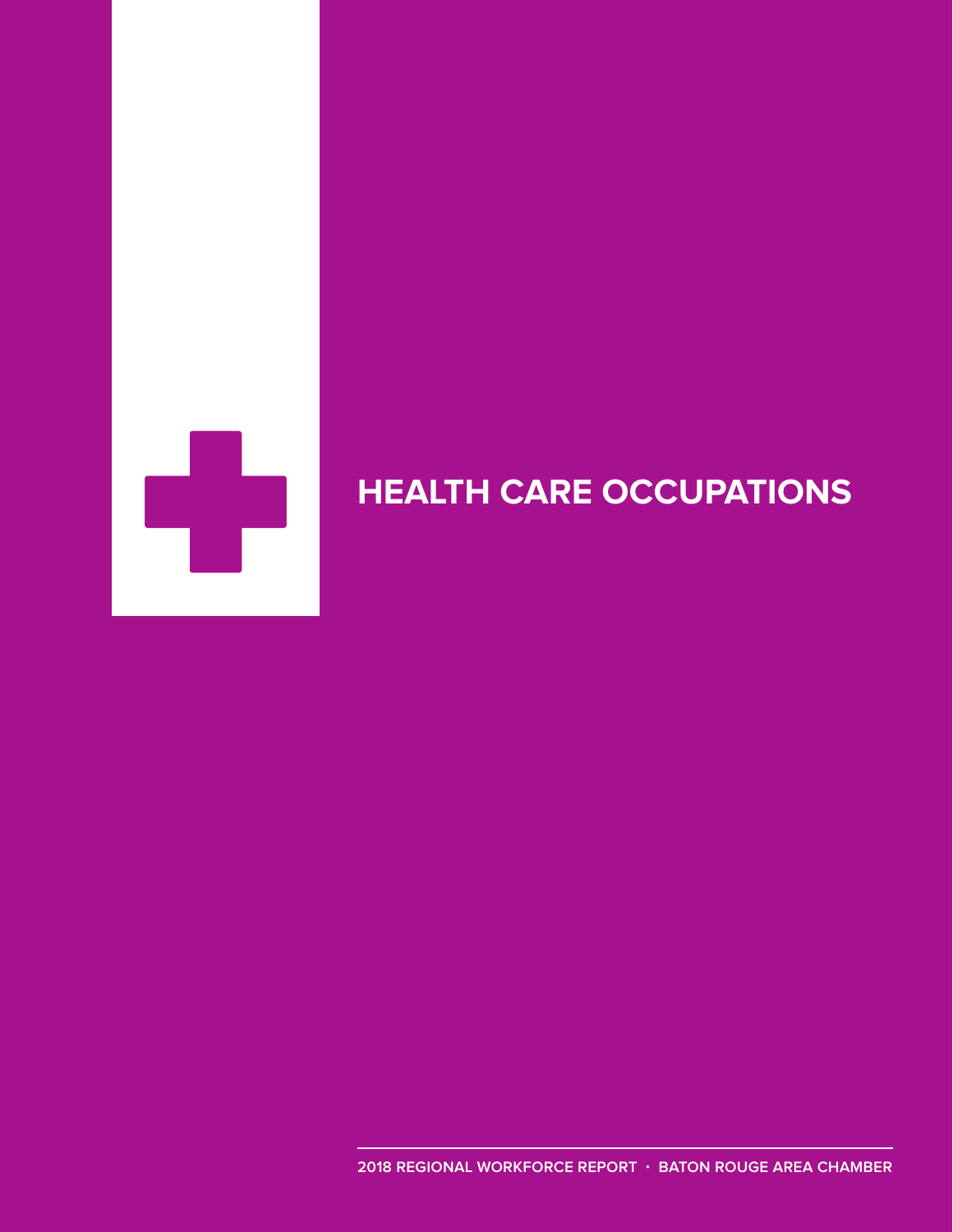

#### **HEALTH CARE OCCUPATIONS**

The health care and social assistance sector includes establishments that provide health care and social assistance to individuals, including everything from hospitals to retirement communities. The occupations in this industry, such as Nursing Assistants, Physical Therapists, and Registered Nurses, require varying levels of training and education from certifications to MDs.

**Health care job seekers: Nurses are in high demand and offer high wages.**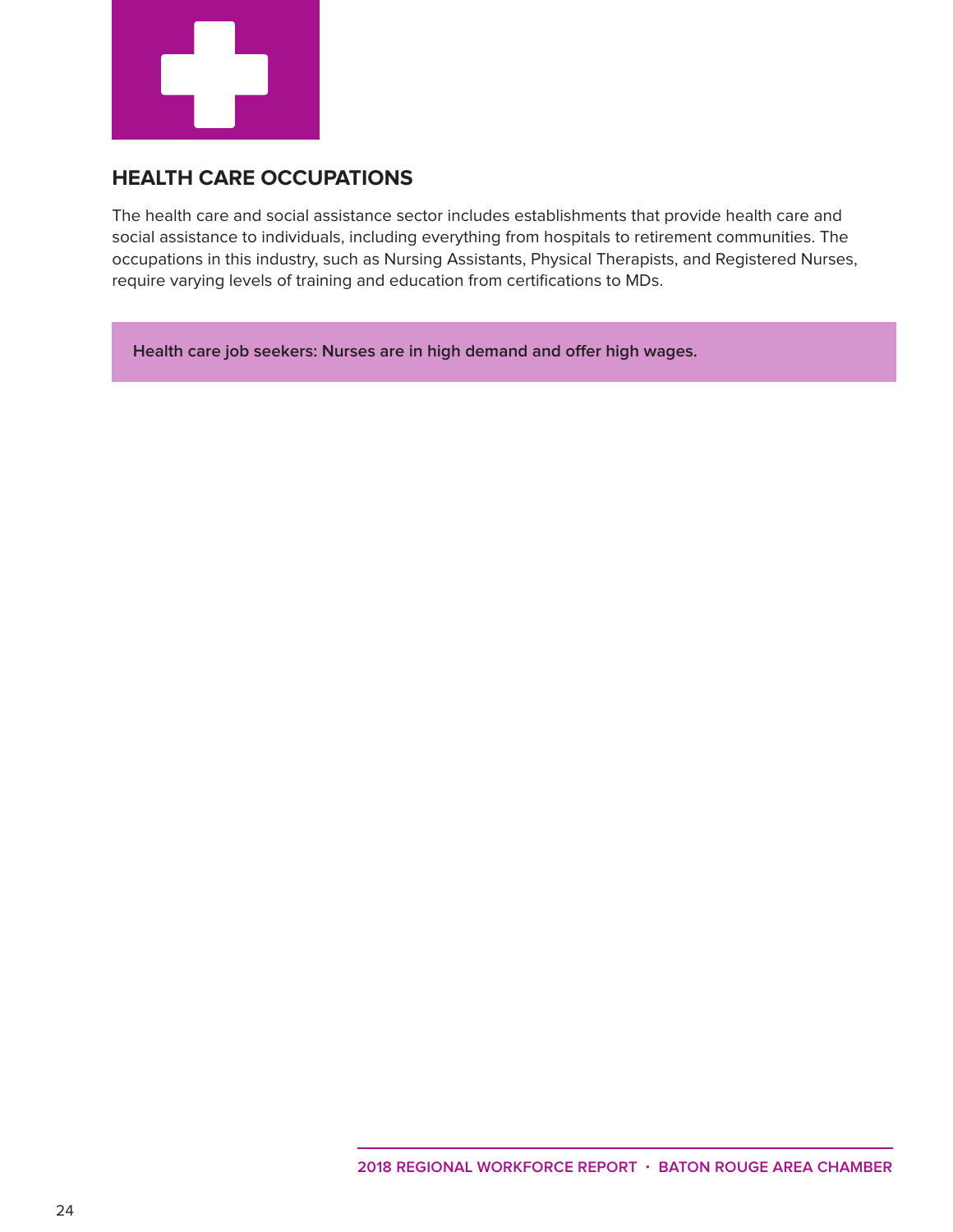

#### **HEALTH CARE EMPLOYMENT OVER TIME**



Source: Emsi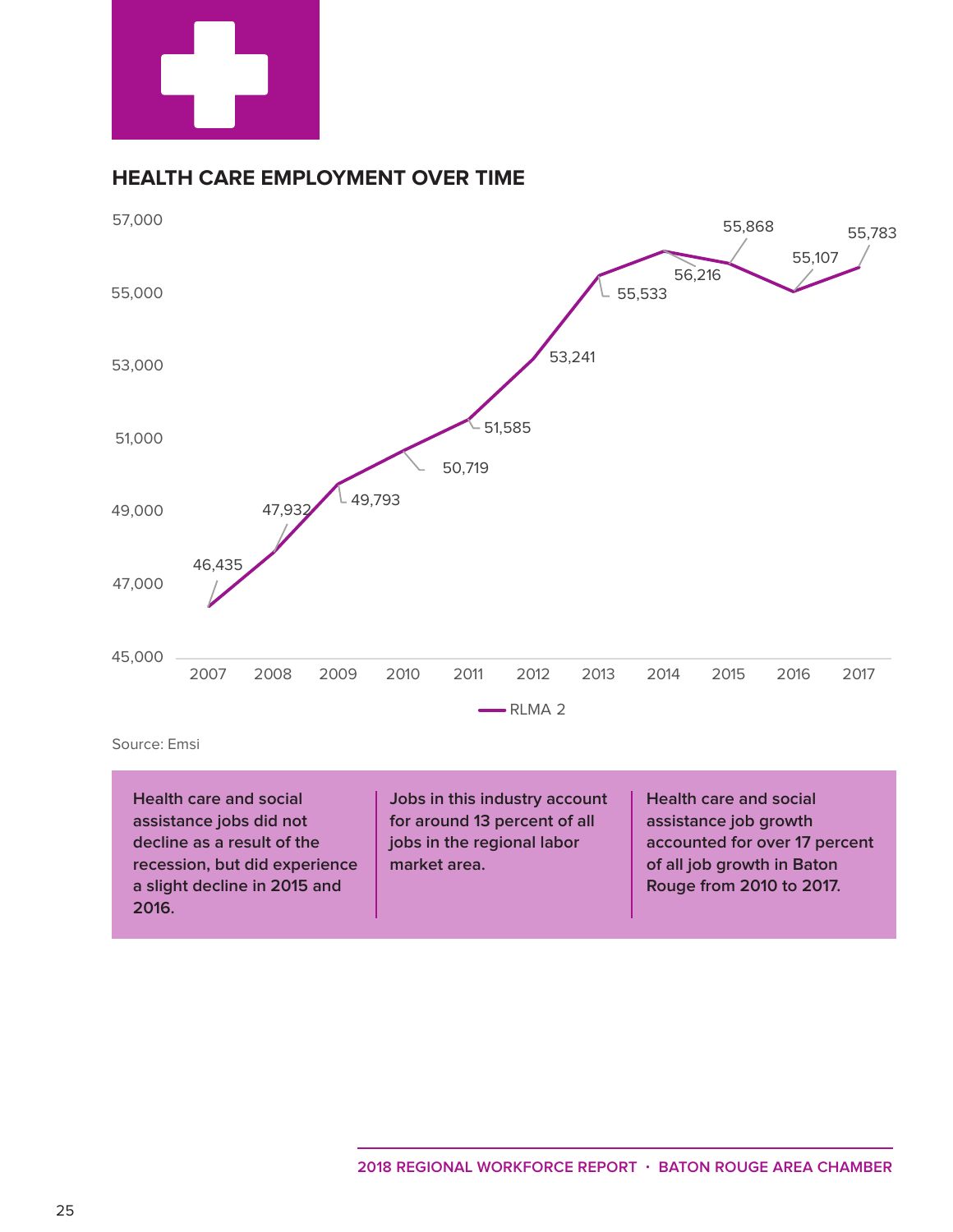

# **CURRENT HEALTH CARE EMPLOYMENT**



# Health Care Jobs Over Time

Source: Emsi, Louisiana Workforce Commission, BRAC Analysis

**Three of these occupations – Medical Assistants, Physical Therapists and Registered Nurses – have grown in job numbers since 2013, though they have fluctuated each year.**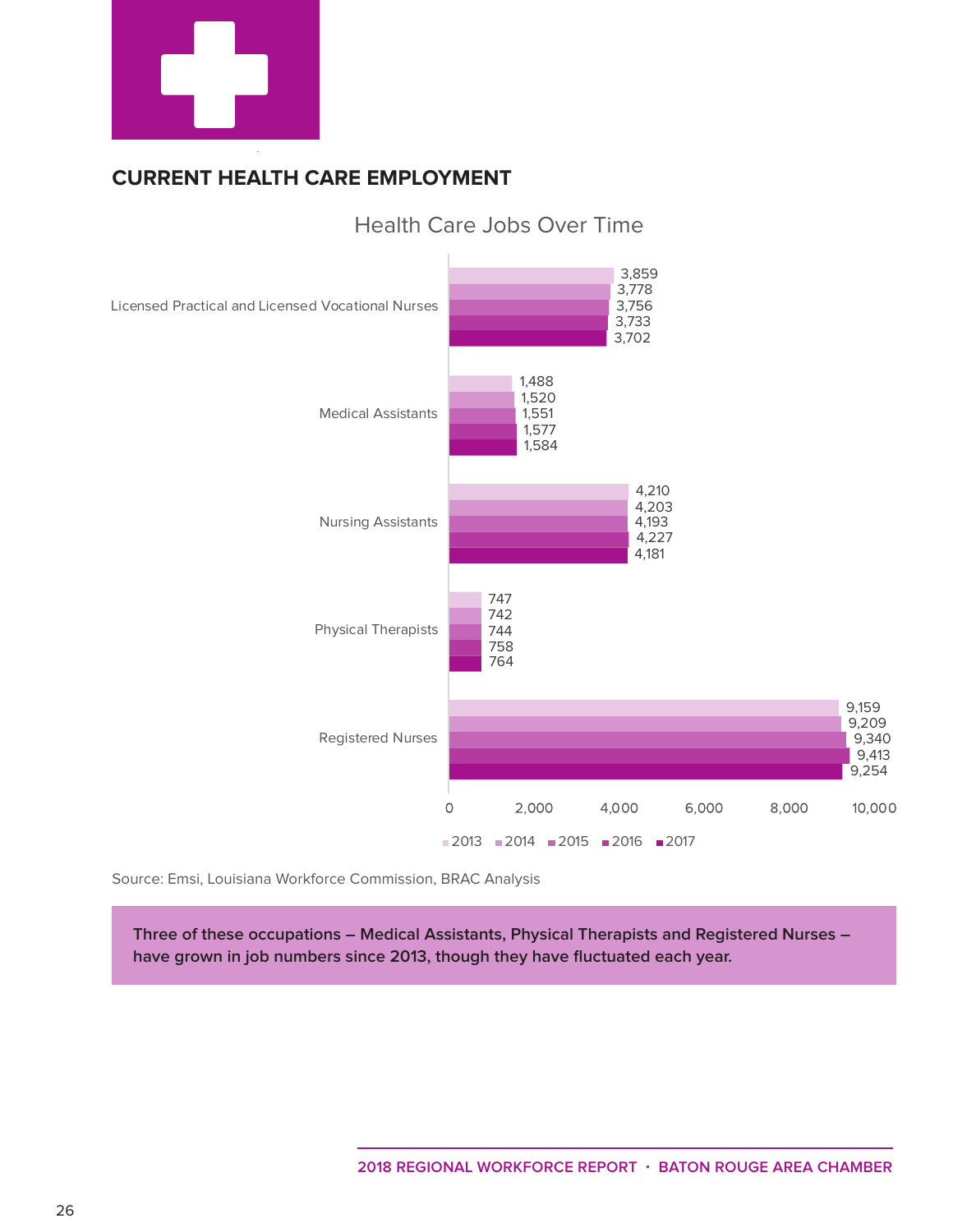

# **HEALTH CARE – PROJECTED OPENINGS**



# 2019 Health Care Openings

Source: Louisiana Workforce Commission

**Nurses have shown a preference to work in urban, rather than rural, areas, which could hinder some Capital Region parishes' ability to meet their demand for RNs and other medical professionals. Additionally, because of the rising number of RNs now receiving bachelor's degrees, and the mobility associated with that level of educational attainment, it may be advantageous to maintain a surplus.**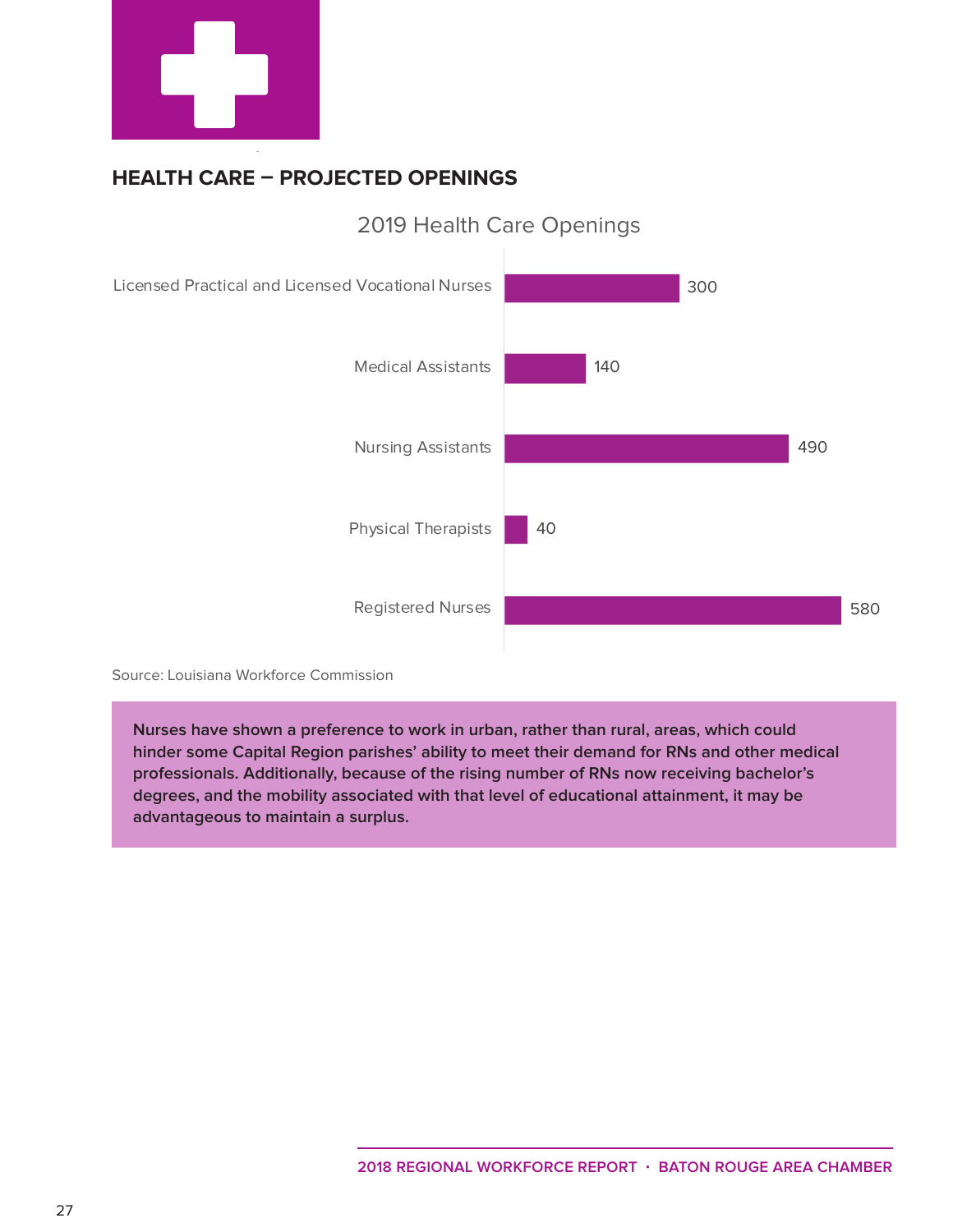

#### **HEALTH CARE – COMPLETERS OVER TIME**



Source: Emsi, BRAC Analysis

**The number of Physical Therapist completers is expected to grow, as the first Doctor of Physical Therapy program in Baton Rouge enrolled its inaugural class in Fall 2018.**